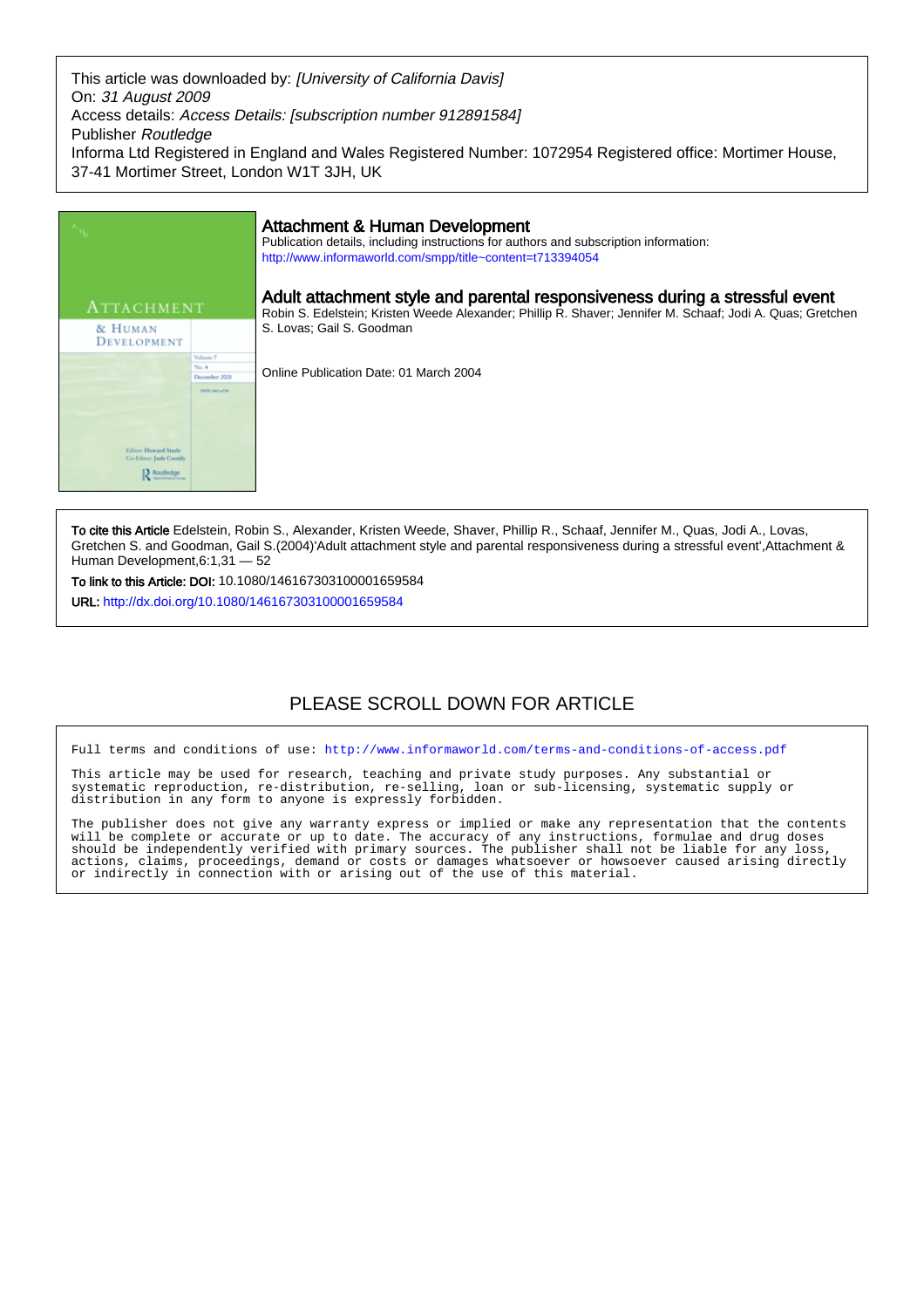Taylor & Francis healthsciences

# Adult attachment style and parental responsiveness during a stressful event

## ROBIN S. EDELSTEIN, KRISTEN WEEDE ALEXANDER, PHILLIP R. SHAVER, JENNIFER M. SCHAAF, JODI A. QUAS, GRETCHEN S. LOVAS and GAIL S. GOODMAN

ABSTRACT Despite widespread use of self-report measures of adult attachment, relatively little research has explored the predictive utility of these measures in the domain of parent–child relationships. The present study examined the association between self-reported attachment style and parental responsiveness during a stressful event. Children and their parents were observed while children received an inoculation at a county immunization clinic. Children's reactions to the inoculation were rated and parents' responsiveness was assessed with the Emotional Availability Scales (EAS). Results revealed that children of parents scoring high on self-reported attachment avoidance were more distressed during the inoculation than children of parents scoring low on avoidance. Moreover, parents high on avoidance were less responsive when children were highly distressed, whereas this pattern was reversed among parents scoring low on avoidance. Finally, the influence of adult attachment on parental behavior and children's distress was found to be independent of children's temperament and parental personality. These findings suggest that self-report adult attachment measures may be useful in the domain of parent–child relationships.

KEYWORDS: adult attachment – children – emotional availability – parental responsiveness – stress – self-report

### INTRODUCTION

Despite a common theoretical foundation in attachment theory (Bowlby, 1969), two relatively independent lines of research have emerged in the area of adult attachment, each using a distinct type of measurement (Crowell, Fraley, & Shaver, 1999; Shaver, Belsky, & Brennan, 2000; Shaver & Mikulincer, 2002). Primarily self-report measures have been used in the domain of romantic and marital relationships, whereas narrative measures, such as the Adult Attachment Interview (AAI; George, Kaplan, & Main, 1984), have typically been used in the study of parent–child relationships. In part as a result of this division, relatively little is currently known about how attachment measured in one type of relationship may be related to attachment measured in

Correspondence to: Robin S. Edelstein, Department of Psychology, University of California, One Shields Avenue, Davis, CA 95616-8686, USA. Email: redelstein@ucdavis.edu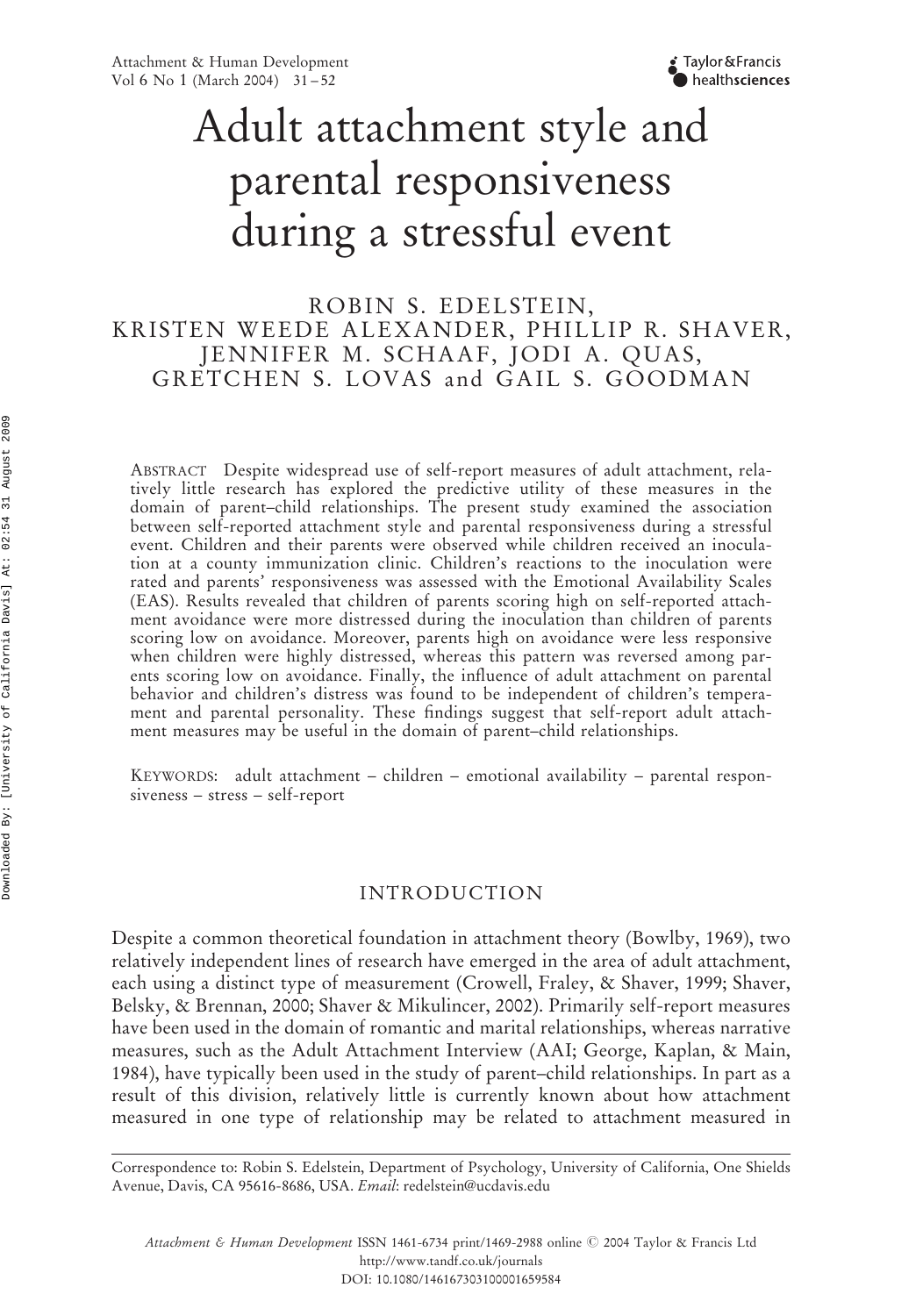another type of relationship. It is also unclear whether, in either domain, what is being assessed is domain-specific or applicable to attachment relationships more generally. Moreover, there is currently considerable disagreement about how attachment should be measured in adulthood (Crowell et al., 1999). Specifically, the advisability of using self-report measures to assess the quality of an individual's attachment, especially in the context of parent–child relationships, has been questioned (Crowell & Treboux, 1995; George & West, 1999; Hesse, 1999).

Recent research examining the convergence between self-report and interview measures of adult attachment suggests that the degree of correspondence across formats is modest to moderate (e.g., Bartholomew & Shaver, 1998; Crowell et al., 1999; Crowell, Treboux, & Waters, 1999; Shaver et al., 2000). Relatively little research, however, has directly examined the utility of the different measures beyond their intended domain (but see, e.g., Cohn, Silver, Cowan, Cowan, & Pearson, 1992; Rholes, Simpson, Blakely, Lanigan, & Allen, 1997; and Simpson, Rholes, Oriña, & Grich, 2002, for exceptions). Nevertheless, attachment assessed with one kind of measure may reflect a more general orientation toward close relationships (including both romantic and parent–child relationships) and thus may predict behavior in the context of either kind of relationship.

In the present study, we were particularly interested in the ability of self-report adult attachment measures to assess aspects of parent–child relationships. We observed parent–child dyads while children received inoculations, and examined whether self-report attachment measures predicted parental responsiveness toward distressed children. If the dynamics being assessed by self-report measures of adult romantic attachment are applicable to attachment relationships more generally, then findings based on these measures may correspond to those obtained using measures specifically designed to assess the parent–child relationship. In the following sections, we briefly summarize self-report attachment measures and compare these measures to narrative attachment measures. Next, we discuss research linking self-reported attachment styles with caregiving behavior in the context of romantic and parent– child relationships. Finally, we consider research on children's reactions to stressful medical procedures, particularly in relation to parental attachment style.

#### Self-Report Measures of Adult Romantic Attachment

Numerous self-report measures of adult romantic attachment have been developed over the last several years; these measures share a common methodology that requires individuals to report on their experiences and feelings in romantic or other close relationships (see Brennan, Clark, & Shaver, 1998, for a review). Although earlier measures were based on ratings of potentially self-descriptive paragraphs (e.g., Bartholomew & Horowitz, 1991; Hazan & Shaver, 1987), more recent measures include a number of self-descriptive items, which are combined to create either categorical classifications (i.e., secure, preoccupied, dismissive and fearful avoidant) or continuous dimensions. Recent research suggests that two relatively independent dimensions, avoidance and anxiety, underlie the four categories commonly derived from self-report measures (Fraley & Waller, 1998). These dimensions are conceptually similar to those that underlie Ainsworth's infant attachment patterns (Ainsworth, Blehar, Waters, & Wall, 1978, Figure 10, p. 102; Brennan et al., 1998). The avoidance dimension reflects the extent to which attachment behavior (e.g., proximity-seeking) is regulated in potentially threatening situations (e.g., separation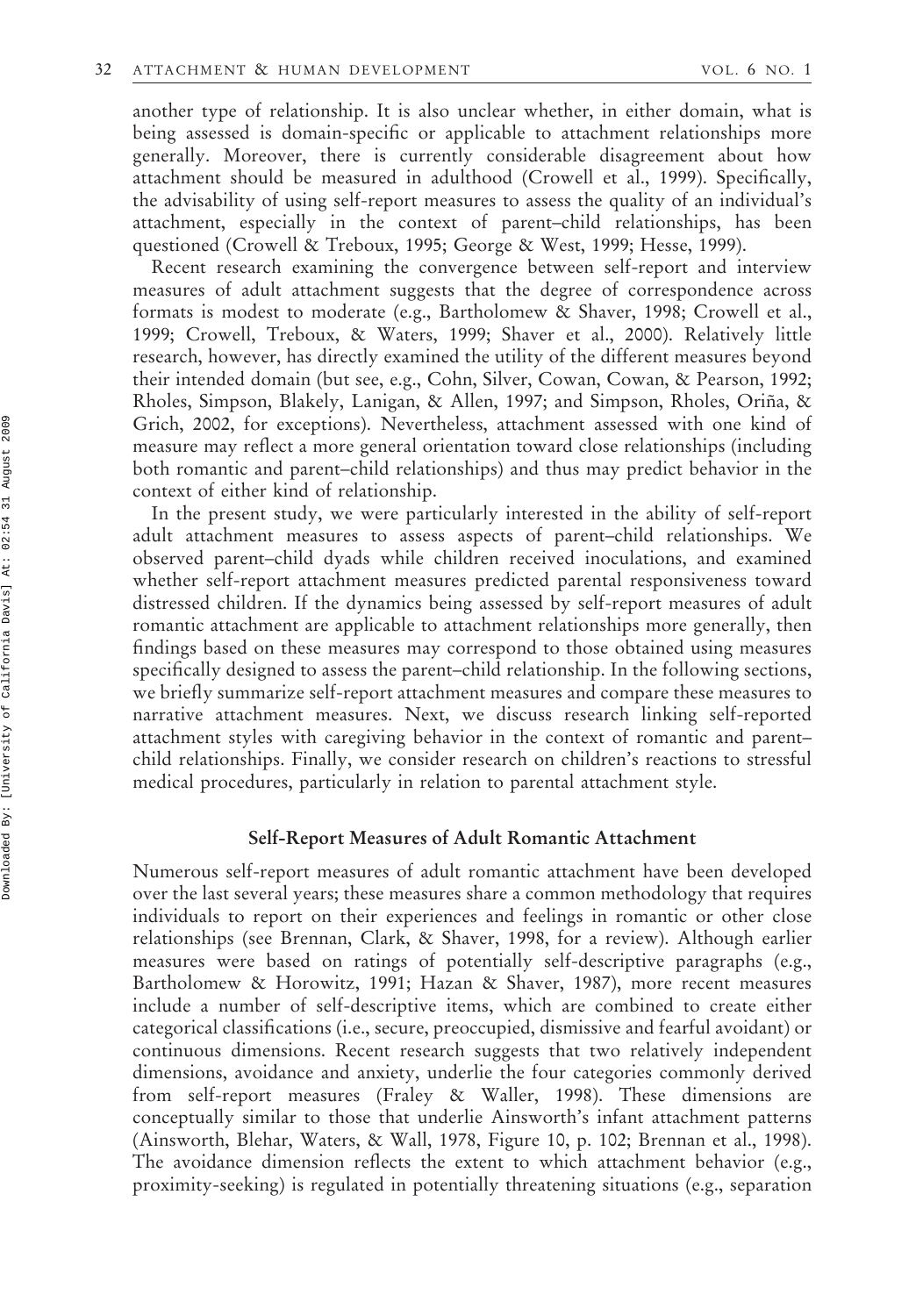from attachment figures). The anxiety dimension reflects the extent to which an individual fears abandonment and rejection by relationship partners. Individuals scoring high on avoidance (classified by Bartholomew & Horowitz, 1991, as fearful or dismissive avoidant) tend to report discomfort with close relationships, prefer not to get too close to romantic partners, and find it difficult to depend on close others. Individuals scoring high on anxiety (classified as preoccupied or fearful avoidant) tend to report fears of being alone and are more preoccupied with intimacy and relationship partners. In this two-dimensional framework, individuals who score low on both dimensions are considered secure.

Self-reported attachment classifications have been validated by their theoretically predictable and meaningful associations with behavior, cognition, and emotion in the context of close relationships (Crowell et al., 1999; Feeney, 1999; Shaver & Mikulincer, 2002). Adults scoring high on avoidance, for instance, tend to minimize the expression of distress (Fraley & Shaver, 1997) and are unlikely to turn to others for support under stressful conditions (Simpson, Rholes, & Nelligan, 1992). Avoidant adults also show deficits in the processing of and memory for attachment-related information (Fraley, Garner, & Shaver, 2000; Mikulincer & Orbach, 1995) and decreased cognitive accessibility of proximity-related words and attachment figures under threatening conditions, especially when the threat concerns separation (Mikulincer, Birnbaum, Woddis, & Nachmias, 2000; Mikulincer, Gillath, & Shaver, 2002). These findings are consistent with those reported for avoidant infants (Ainsworth et al., 1978; Spangler & Grossmann, 1993) and children (Main, Kaplan, & Cassidy, 1985; Solomon, George, & De Jong, 1995), as well as for adults when attachment is assessed with the AAI (Dozier & Kobak, 1992; Kobak & Sceery, 1988). In general, these findings are consistent with the view that avoidance, across the lifespan and across relationship types, reflects 'deactivation' or minimization of the attachment system (Cassidy, 2000; Edelstein & Shaver, 2004).

Attachment anxiety, in contrast, appears to reflect 'hyperactivation' of the attachment system (Cassidy, 2000). Like anxious-ambivalent infants, adults scoring high on anxiety are easily distressed by separations from attachment figures (Feeney & Noller, 1992; Fraley & Shaver, 1998) and seek emotional closeness when distressed (Simpson et al., 1992), but often do not feel that their need for attachment security is satisfied by relationship partners (Hazan & Shaver, 1987). Like individuals classified as preoccupied on the AAI, adults scoring high on anxiety appear preoccupied with attachment relationships and experiences, and their descriptions of close relationships are often characterized by negative emotion (Feeney, 1999; Hesse, 1999). In addition, anxious adults exhibit increased cognitive accessibility of negative emotional memories (Mikulincer & Orbach, 1995), threats to the attachment system (Mikulincer et al., 2000), and mental representations of attachment figures (Mikulincer et al., 2002).

Yet, self-report measures of adult attachment differ from the AAI and other narrative attachment measures in several important ways. First, as discussed earlier, the majority of self-report measures are designed to assess adult romantic attachment, whereas most narrative measures are designed to assess representations about attachment to early childhood attachment figures. Second, and perhaps of most importance, the two types of measures differ in their emphasis on conscious versus unconscious methods of assessment. Central to the AAI and other narrative measures is the assumption that attachment representations may not necessarily be consciously accessible, as a result of defensive processes that render individuals unable or unwilling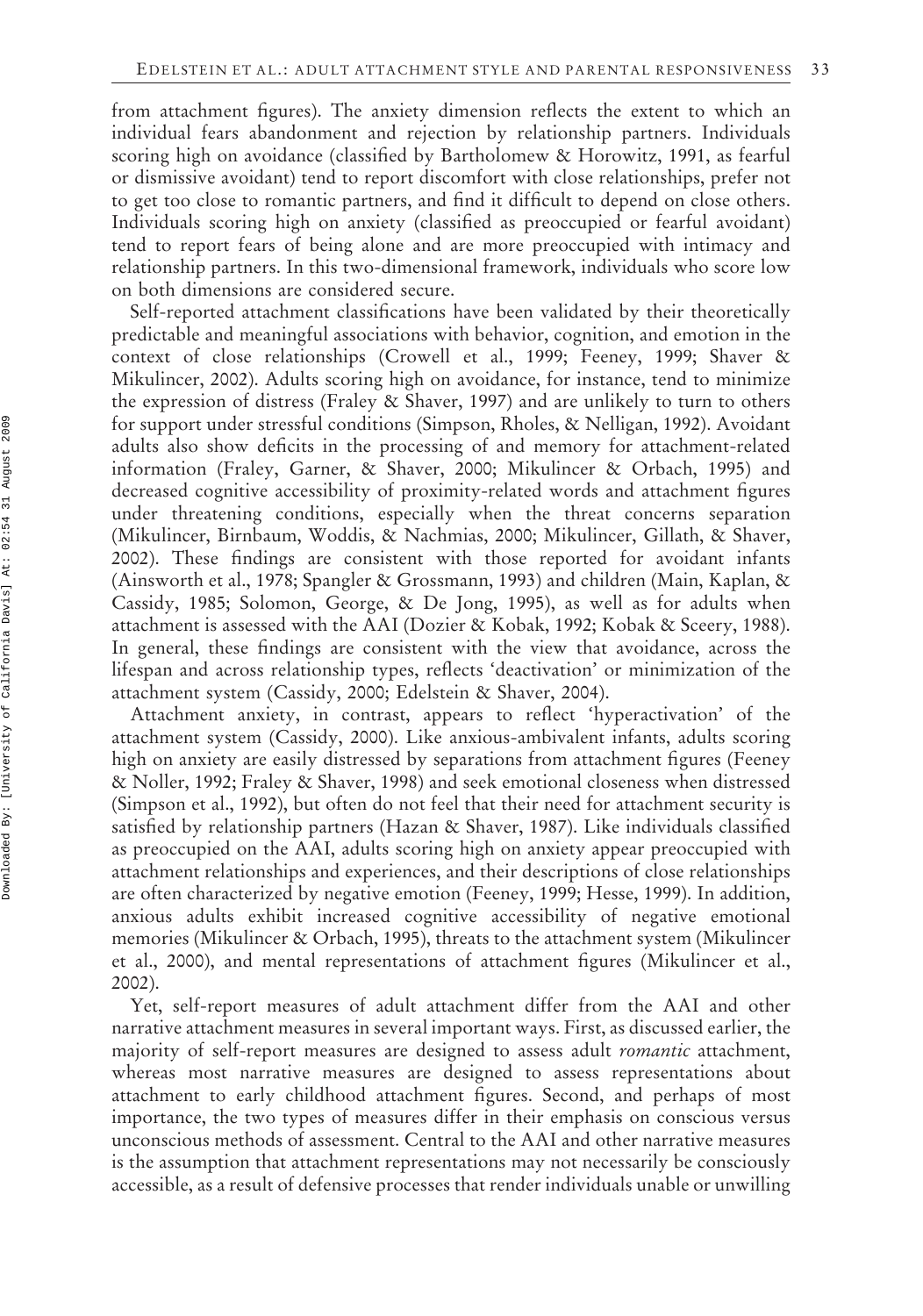to provide an accurate account of early experiences. Thus, according to this perspective (and in contrast to the assumption underlying self-report measures), the reports of research participants cannot be taken at face value, which necessitates a more indirect means of assessment. The AAI is designed to accomplish this goal by 'surprising the unconscious' during a semistructured interview in which participants are asked to recollect childhood experiences with parents and other attachment figures (see Hesse, 1999, for a review). Participants' responses are coded primarily for discourse properties (e.g., coherence) and indices of defensive processing, rather than for the content of their recollections per se. AAI scales assess the probable quality of early experiences with each parent (e.g., loving rejecting, neglecting) and the individuals' current 'state of mind' about those experiences (e.g., derogation of attachment, coherence of the transcript). An attachment classification (i.e., preoccupied, avoidant, secure, unresolved) is determined from the constellation of scale scores given for each interview, with particular weight given to the state of mind scales.

Individuals classified as secure on the AAI describe attachment figures in a balanced, convincing, and coherent way and can support their descriptions with specific childhood memories. Those classified as avoidant, in contrast, often claim not to remember specific childhood events or experiences, and may describe attachment figures in idealized terms without providing support for those descriptions. Avoidant individuals are also characterized by their tendency to minimize the importance of past attachment relationships. Individuals who are classified as preoccupied often display unresolved anger toward childhood attachment figures; they may have difficulty maintaining the boundaries of the interview and often provide more information to the interviewer than necessary or appropriate. Finally, an unresolved classification is given to individuals who demonstrate lapses in 'metacognitive monitoring' during discussions of potentially traumatic experiences (e.g., abuse, loss of an attachment figure). For instance, their discourse may suggest that they (perhaps temporarily) believe a deceased person to be simultaneously alive and dead. The validity of AAI attachment classifications has been established through their associations with a variety of theoretically meaningful constructs and outcomes, including mental health (Dozier, Stovall, & Albus, 1999), maternal sensitivity (De Wolff & van IJzendoorn, 1997), and infant attachment classifications (e.g., Benoit & Parker, 1994; van IJzendoorn, 1995).

Given the differences between self-report and narrative measures of adult attachment, it is perhaps not surprising that the two types of measures are only modestly associated with one another (e.g., Crowell et al., 1999). Yet, findings obtained using self-report measures are generally consistent with those obtained using alternative measures of adult attachment, such as the AAI, suggesting that the two types of measures may assess similar constructs. Of particular relevance to the present study, caregiving behavior has been associated with attachment as assessed by both self-report and narrative attachment measures. In the following section, we discuss research linking self-reported attachment styles and caregiving behavior in the context of parent – child and romantic relationships.

#### Self-Reported Attachment Styles and Caregiving Behavior

Despite the proliferation of research using self-report attachment measures, such research has been limited largely to the domain of romantic relationships. The few existing studies that have explored the relation between self-reported attachment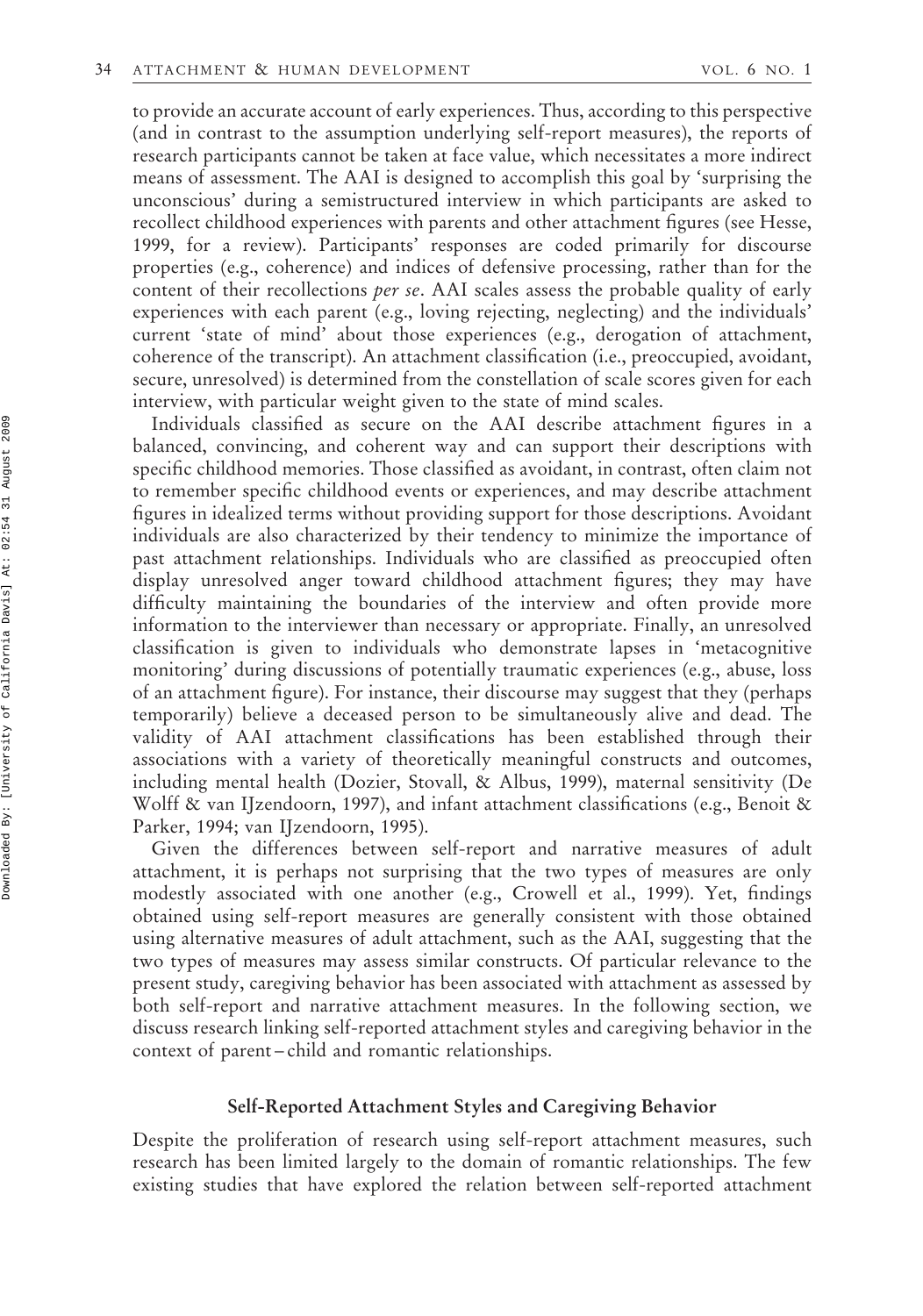styles and parenting suggest that parental attachment insecurity (i.e., high scores on avoidance and/or anxiety) is associated with ambivalence about having children and with more negative models of parenthood and parent–child relationships (Rholes, Simpson, & Blakely, 1995; Rholes, Simpson, Blakely, Lanigan, & Allen, 1997). Insecure parents also report feeling less close to their children (Rholes et al., 1995). With respect to parental *behavior*, Rholes et al. (1995) found that attachment avoidance was negatively related to parental supportiveness during a laboratoryteaching task. This effect was qualified by an interaction with children's negative behavior during the session: When children were highly negative, parents' attachment style was unrelated to their supportiveness. In fact, regardless of parental attachment style, children's negative behavior during the session was the strongest determinant of parental behavior. It is important to note, however, that this study was not conducted under conditions that would ordinarily elicit attachment behavior on the part of either the parents or the children. Attachment dynamics should be most readily observable when children are threatened or stressed (i.e., when their attachment systems are activated; Bowlby, 1973; Goldberg, Grusec, & Jenkins, 1999; Solomon & George, 1999), which may in part explain why parental attachment style did not have a large influence on supportiveness in the Rholes et al. (1995) laboratory session.

In fact, relatively few studies, particularly those conducted beyond infancy, have examined caregiving behavior in attachment-relevant contexts. One exception is a study of children undergoing voiding cystourethrogram fluoroscopy (VCUG), a usually threatening and painful medical procedure involving catheterization (Goodman, Quas, Batterman-Faunce, Riddlesberger, & Kuhn, 1997). Goodman et al. (1997) observed children during the procedure and obtained reports from parents regarding their romantic attachment style and their behavior toward their child following the VCUG. Results revealed that parental self-reported attachment insecurity was related to parents' supportive behavior following the VCUG: Compared to secure parents, insecure parents were less likely to discuss the procedure with their child and to physically comfort their child afterwards (see also Quas et al., 1999). These results suggest that self-reported romantic attachment style predicts parental behavior; however, reliance on parental *reports* of caregiving, which may not necessarily be accurate (Cohen, Manimala, & Blount, 2000), should be bolstered by further research using more objective measures (e.g., observations of actual behavior).

Another line of research concerns the observation of romantic partners under threat of separation and in anxiety-producing situations (Feeney & Collins, 2001; Fraley & Shaver, 1998; Simpson et al., 1992). Results from these studies reveal that emotional support and caregiving provided to a partner are predicted by an interaction between the caregiver's self-reported attachment avoidance and the partner's level of distress. When threat or stress is low, avoidance is unrelated (or even slightly positively related) to the provision of emotional support; however, when threat or stress is high, avoidance and the provision of emotional support are negatively related. Simpson et al. (1992), for instance, led the female members of heterosexual romantic dyads to believe that they were about to participate in an anxiety-provoking activity. Highly avoidant men were less supportive than were men scoring low on avoidance when their partners were distressed. When women were less distressed, men scoring high on avoidance were slightly more supportive than men scoring low on avoidance (see also Feeney & Collins, 2001). Fraley and Shaver (1998) similarly reported that, among couple members separating at an airport, self-reported avoidance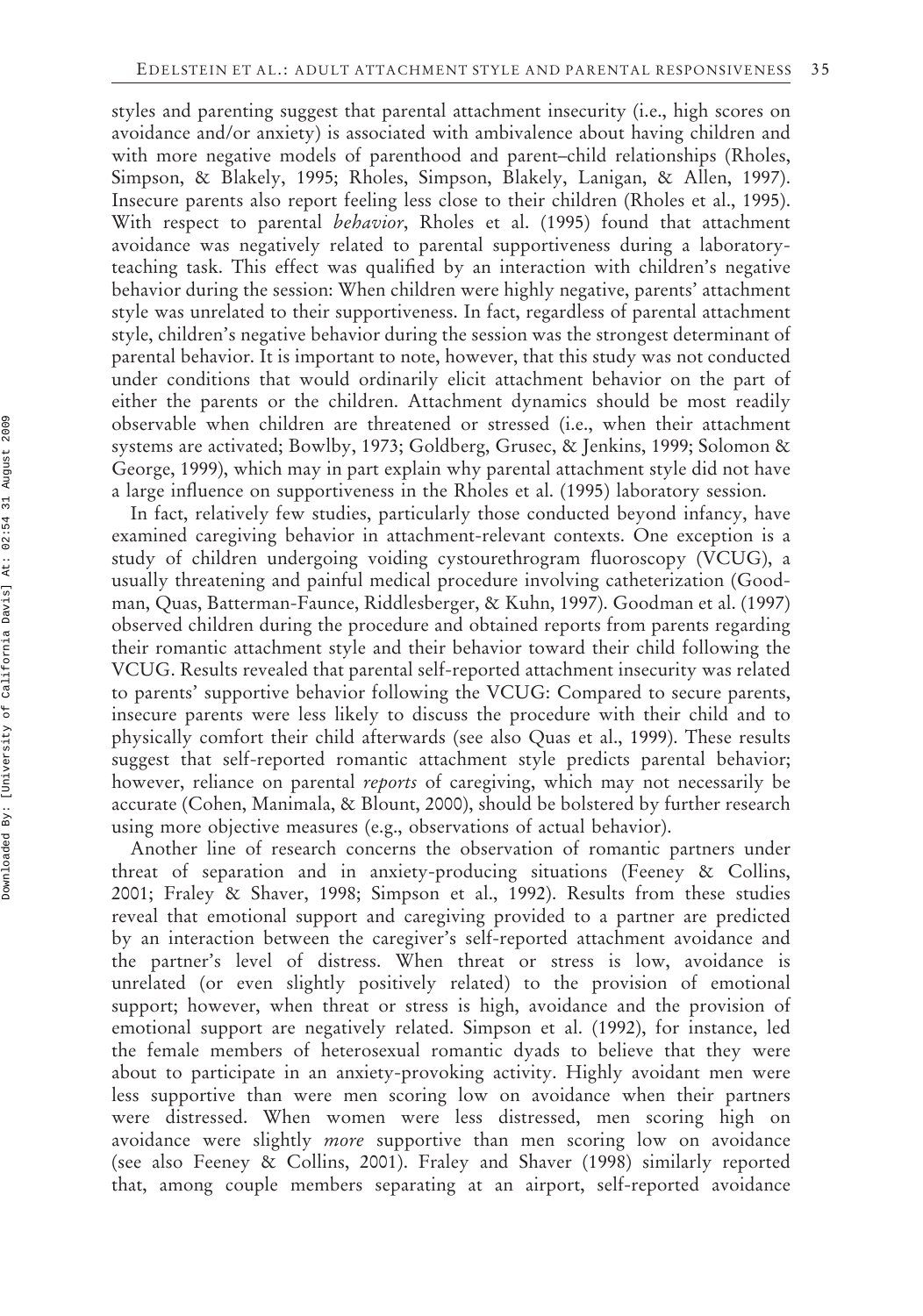was negatively related to caregiving behavior, whereas this pattern was reversed among non-separating couples.

These findings suggest that the ability to provide support to a romantic partner in anxiety-producing situations is influenced by self-reported attachment style. Moreover, this pattern of results is consistent with developmental research indicating that parental supportiveness depends not only on parents' attachment orientation, assessed with the AAI (e.g., Cohn et al., 1992; Crowell & Feldman, 1988; Goldberg, MacKay-Soroka, & Rochester, 1994; Raval et al., 2001; van IJzendoorn, 1995), but also on the context and on the child's behavior (e.g., Ainsworth et al., 1978; Belsky, Rovine, & Taylor, 1984; Grossmann, Grossmann, & Schwan, 1986; Milligan, Atkinson, Trehub, Benoit, & Poulton, 2003). For instance, Grossmann et al. (1986) found that mothers of avoidant infants, who are likely themselves to be avoidant (van IJzendoorn, 1995), engaged actively in a play session with their infant only when the infant was relatively content. When the infant expressed negative affect, mothers of avoidant infants withdrew their attention.

It is important to note that support-giving in an anxiety-producing situation is likely to be driven by the *caregiving* system, a behavioral system organized around protection of dependent others, rather than by the attachment system per se. However, research findings suggest that individuals' caregiving and attachment styles are closely related (e.g., George & Solomon, 1999; Kunce & Shaver, 1994), which may explain the consistent finding that adult attachment (measured with the AAI or selfreport measures) predicts caregiving behavior. Moreover, caregiving behavior in romantic relationships associated with attachment avoidance is similar to that exhibited by avoidant mothers, who tend to dismiss or devalue their children's signals of distress, resulting in rejecting or otherwise unsupportive behavior (George & Solomon, 1999).

In the present study, we explored the relation between parents' self-reported attachment style and their supportive behavior during a relatively stressful medical procedure, a child's inoculation. To the extent that self-report measures of attachment can capture more general orientations toward attachment relationships, including parent – child relationships, we expected to find a pattern of results similar to that of previous research with adult romantic dyads. That is, we expected parents' responsiveness to be predicted by an interaction between their attachment-related avoidance score and their children's experience of distress, such that highly avoidant parents would be particularly unresponsive when children's distress was high. Because previous research has not revealed a consistent relation between attachment anxiety and responsiveness, no specific predictions were made for the anxiety dimension.

We were also interested in examining the relative contributions of parental personality characteristics and adult attachment style in predicting parental responsiveness. In one of the few studies of personality and parenting behavior, Belsky, Crnic, and Woodworth (1995) found that neuroticism, extraversion, and agreeableness predicted parental sensitivity in home observations, but the parent– child interactions they studied did not necessarily occur in contexts that elicit attachment behavior (see also Clark, Kochanska, & Ready, 2000; Kochanska, Clark, & Goldman, 1997). Thus, it is possible that personality traits would predict parental behavior under routine or unemotional circumstances, whereas adult attachment style would be more influential in stressful or attachment-eliciting situations. Because Belsky et al. did not assess parents' attachment styles and Rholes et al. (1995) did not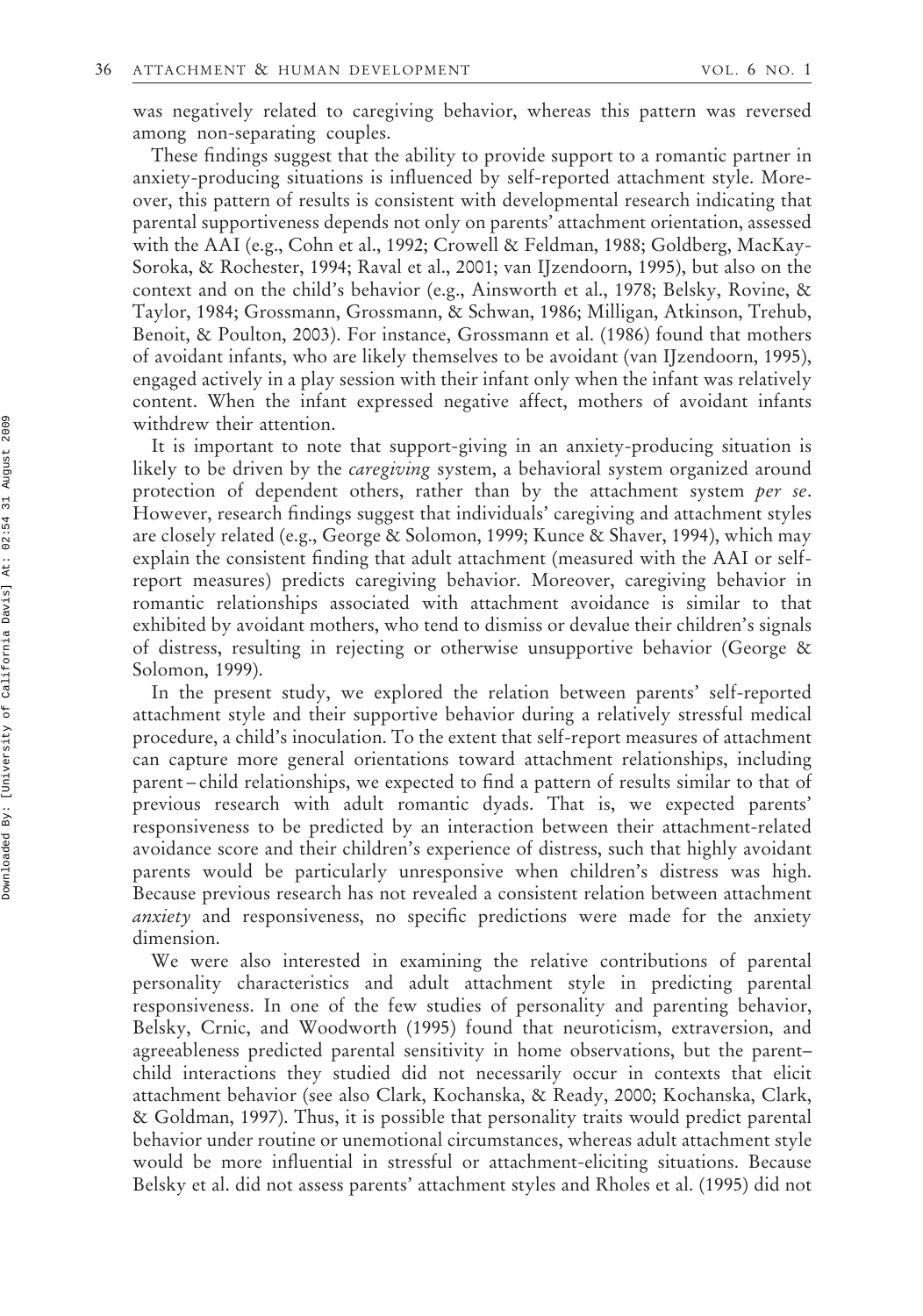include measures of personality, the relative influences of adult attachment and personality could not be compared. Given the stressful nature of the inoculations we observed, we expected that parental attachment style would predict responsiveness even after controlling for the influence of parental personality traits.

In addition, we examined the role of children's temperament in predicting parental responsiveness. To the extent that children play an active role in eliciting responses from caregivers, children's temperamental characteristics may influence parental behavior (see Putnam, Samson, & Rothbart, 2002, for a review). Temperament may also be related to children's reactions to stressful events (e.g., Donzella, Gunnar, Krueger, & Alwin, 2000), which may, in turn, influence parental behavior. Although previous research is inconsistent regarding the relation between children's temperament and parental responsiveness (Vaughn & Bost, 1999), we expected that parental attachment would predict responsiveness even after controlling for children's temperament.

#### Children's Reactions To Stressful Medical Procedures

Studies of parent–child interactions during stressful or painful medical procedures, including inoculations, suggest a link between parental behavior and children's distress (see Blount, Davis, Powers, & Roberts, 1991; Rudolph, Dennig, & Weisz, 1995, for a review). In general, parental behaviors that promote children's ability to cope constructively with the situation tend to decrease children's distress (e.g., Cohen, Blount, & Panopolous, 1997; Gonzalez, Routh, & Armstrong, 1993), whereas less constructive behaviors (e.g., criticizing, apologizing to the child) are associated with increased distress (e.g., Manne et al., 1992). Few studies, however, have examined the influence of parental personality characteristics, which may predict parents' behavior, on children's distress during medical procedures (but see, e.g., Jacobsen et al., 1990; Jay, Ozolins, Elliott, & Caldwell, 1983). In one exception, Jay et al. (1983) found that children of parents high on trait anxiety were more distressed during a bone marrow aspiration than were children of parents low on trait anxiety. Parental attachment style has also been linked with children's distress: Goodman et al. (1997) found that parental self-reported attachment style predicted children's emotional reactions to the invasive VCUG, such that both attachment avoidance and anxiety were positively related to children's distress.

Further research is needed, however, to clarify the relation between parental characteristics and children's reactions to medical procedures. For instance, because previous studies have not included measures of both parental personality and parental attachment style, and because self-report attachment measures are moderately correlated with measures of personality (Shaver & Brennan, 1992), it is not yet possible to determine their independent contributions to children's distress. In addition, it is possible that the relation between parental personality and children's distress is due to a common relation with children's temperament; in fact, research suggests that temperamental factors predict children's responses to stressful situations (e.g., Donzella et al., 2000; Wertlieb, Weigel, Springer, & Feldstein, 1987). Few studies, however, have explored the influence of children's temperament on their behavior in the context of stressful medical procedures (Rudolph et al., 1995).

In the present study, we expected that, consistent with previous research, parental attachment style would predict children's distress during the inoculation. Specifically,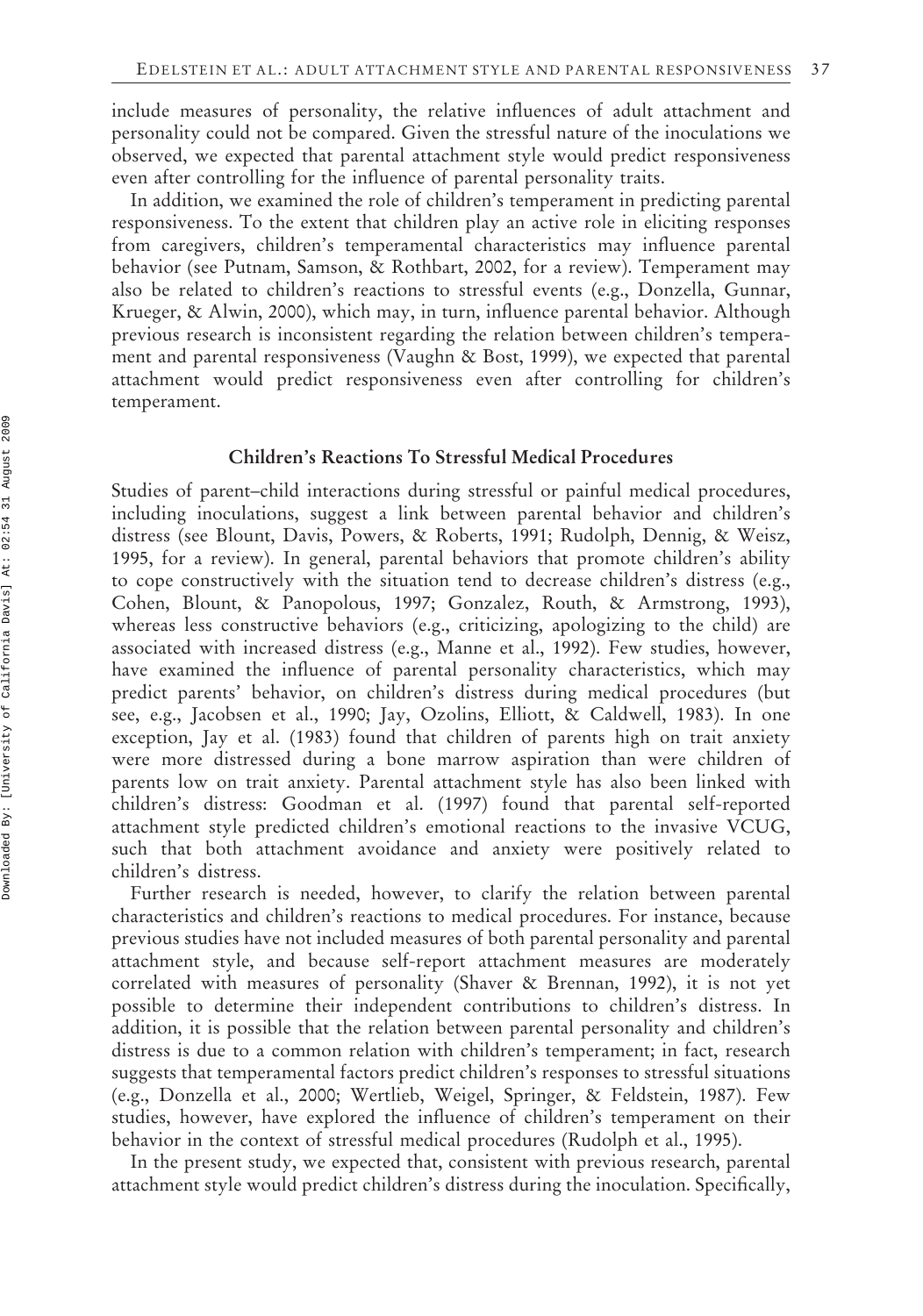we expected children of insecure parents to be more distressed than children of secure parents. The relation between parental attachment style and children's distress was expected to be independent of more general parental personality characteristics and of children's temperament.

#### METHOD

#### Participants

Thirty-nine parent–child dyads participated in the present study. The children (19 boys, 20 girls) ranged in age from 3 to 7, with a mean age of 5.23 years  $(SD = .97)$ . The majority of the children (56%) were Caucasian, 26% were Hispanic, and 13% were African American. The number of shots children received ranged from 1 to 4  $(M=1.90, SD=.94)$ . Parents (35 mothers, 4 fathers) ranged in age from 22 to 48, with a mean age of 32.36 years  $(SD = 7.49)$ . The socio-economic status (SES) of the families, assessed using Watt's (1976) adaptation of Hollinghead's SES scale, ranged from 1 (high) to 7 (low). The mean SES was 4.71 ( $SD = 1.87$ ).

#### Measures

Relationship Scales Questionnaire Parental attachment style was measured with the Relationship Scales Questionnaire (RSQ; Griffin & Bartholomew, 1994). The RSQ is a 30-item questionnaire requiring participants to rate, on a 7-point scale, the extent to which each statement describes their characteristic style in close relationships  $(1 = not at all like me, 7 = very much like me)$ . Items are summed to create two subscales, corresponding to the dimensions of avoidance and anxiety. Sample items include 'I find it difficult to depend on my partner' (avoidance) and 'I worry about being abandoned by my partner' (anxiety). Internal consistencies of the two dimensions in the present study were .85 and .90 for avoidance and anxiety, respectively.

NEO Five-Factor Inventory The Revised NEO Personality Inventory (NEO PI-R; Costa & McCrae, 1992), a 60-item self-report measure, was used to assess five general dimensions of parental personality. The Five-Factor Model is a taxonomy of the personality traits considered to be most fundamental and general (McCrae & Costa, 1999). Respondents are asked to rate the extent to which they agree with each item on a 5-point scale  $(1 = \text{disagree strongly}, 5 = \text{agree strongly})$ . Scores are then derived for five scales: neuroticism, extroversion, openness to experience, agreeableness, and conscientiousness. In the present study, the internal consistencies of the five personality scales were .85 (neuroticism), .68 (extroversion), .69 (openness), .85 (agreeableness), and .82 (conscientiousness). Because one parent did not complete the NEO, the sample size for analyses including this measure is 38.

Children's Behavior Questionnaire Children's temperament was assessed with the Children's Behavior Questionnaire (CBQ; Ahadi, Rothbart, & Ye, 1993). This measure is designed for use with parents of 3- to 7-year-old children and includes 120 statements that parents rate on a 7-point scale according to how true each statement is about their child  $(1 =$  extremely untrue,  $7 =$  extremely true). The CBQ yields 12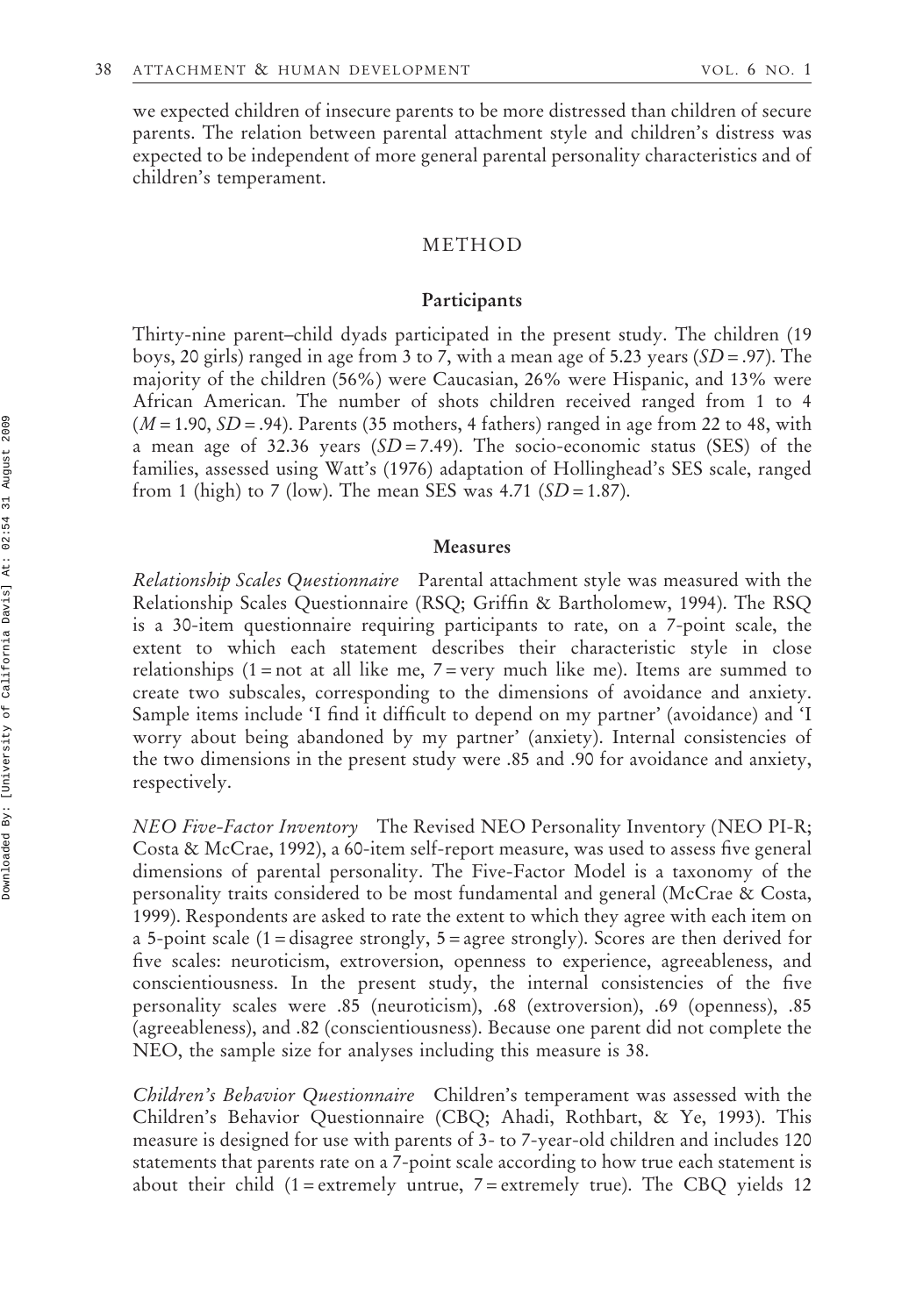dimensions, which can be further reduced into three temperamental factors: surgency (a composite of high intensity pleasure, activity level, approach, and shyness [reversed]), negative affect (a composite of sadness, fearfulness, anger, and soothability [reversed]), and effortful control (a composite of low intensity pleasure, inhibitory control, attentional focusing, and perceptual sensitivity [reversed]). In the present study, the internal consistencies of the three factors were .84 (surgency), .80 (negative affect), and .82 (effortful control). Because one parent did not complete the CBQ, the sample size for analyses including the temperamental factors is 38.

#### Procedure

Children and parents were recruited from county immunization clinics when the children arrived to receive their inoculations. Written consent to participate and to videotape their child's inoculation were obtained from parents prior to the procedure. Approximately two weeks later ( $M = 12.53$  days;  $SD = 6.53$ ), children and their parents came to our university laboratory for the second session of the study. During this session, parents completed the self-report measures of personality and attachment style and the measure of their children's temperament.

#### Coding of Videotapes

Children's distress Children's reactions to the inoculation were coded from videotapes by two independent researchers blind to the study's hypotheses, the attachment styles of the parents, and parents' responsiveness scores. The measure of distress used in the present study was a global rating of children's overall reaction, scored on a 7-point scale (1 = very happy, 2 = happy, 3 = somewhat happy,  $4 =$  somewhat upset,  $5 =$  upset,  $6 =$  very upset,  $7 =$  hysterical). Ratings were based on a global evaluation of each child's distress as observed throughout the entire procedure. Similar measures of children's reactions to medical procedures have been used in previous research (e.g., Alexander et al., 2002; Goodman, Hirschman, Hepps, & Rudy, 1991; Katz, Kellerman, & Siegel, 1980; Shrimpton, Oates, & Hayes, 1998); such measures have been shown to correlate highly with distress ratings made by both children and parents (Shrimpton et al., 1998) and with more objective observational scores of behavioral distress (Jay, 1988). In the present study, inter-rater reliability for 26% ( $n = 10$ ) of the videotapes was .80. The remaining videotapes were coded by one of the two reliable researchers.

Parental responsiveness Parental responsiveness was assessed from the videotapes using the third edition of the Emotional Availability Scales (EAS; Biringen, Robinson, & Emde, 1998). This measure, designed to capture the affective quality of parent–child interactions, is intended for use with videotaped observations of dyads in both naturalistic and lab settings, as well as in structured, semi-structured, and unstructured contexts. The EAS yields four somewhat interrelated parental responsiveness variables: sensitivity, structuring, nonintrusiveness, and nonhostility. Parental sensitivity is the most complex variable; it involves an integrated assessment of the parent's affect, accessibility, responsiveness, flexibility, and acceptance of the child. Parental structuring, based on work by Vygotsky (1962) and others (for a review, see Doctoroff, 1996), assesses the ability of the parent to successfully structure the interaction by 'scaffolding' or helping 'just enough' so that the child can take the next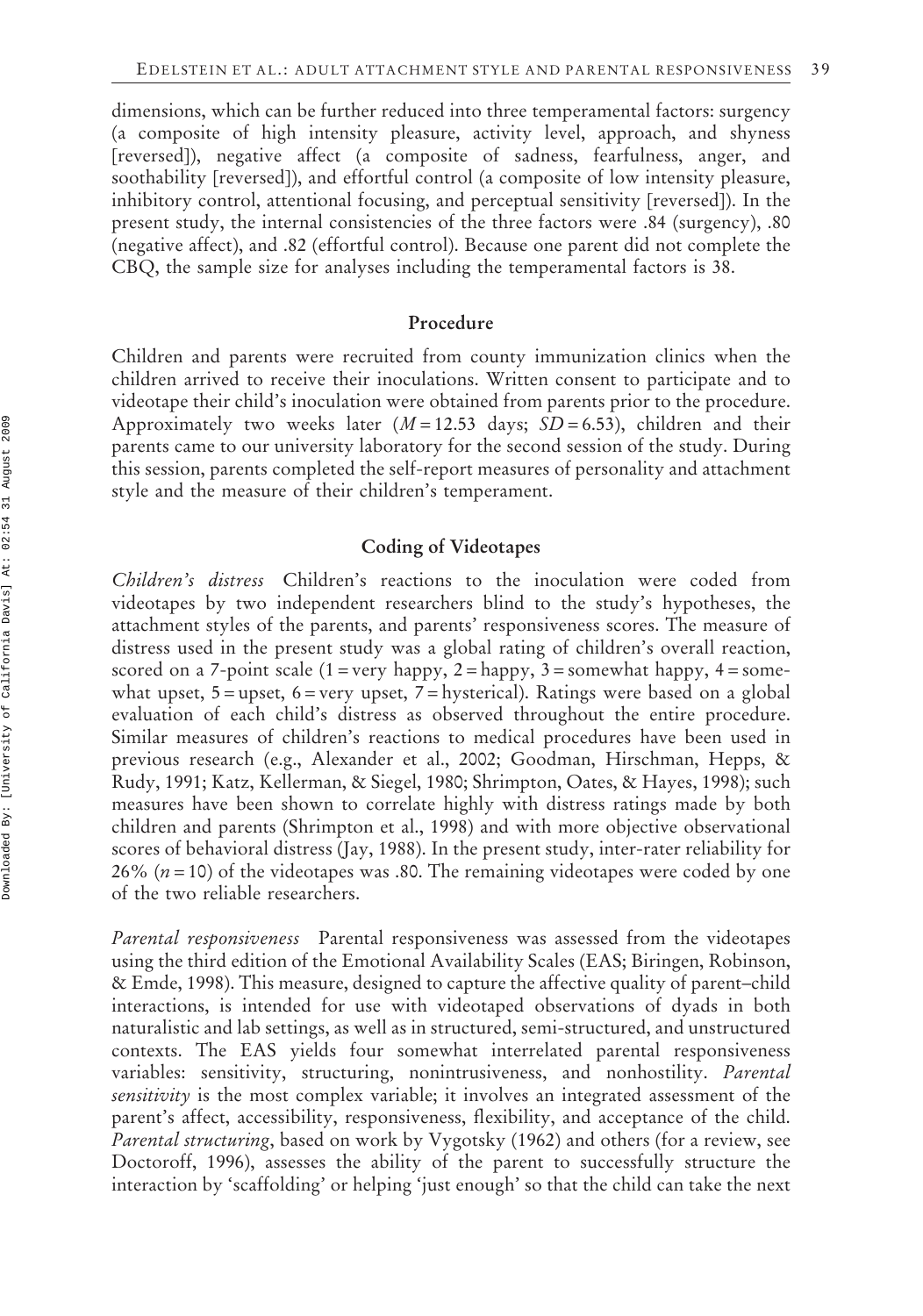step by him- or herself, rather than by directing, controlling, or passively watching the child's activity. *Parental nonintrusiveness* assesses the parent's ability to create a spacious environment in which the child can take the lead in expressing his or her preferences, desires, and creativity. Parental nonhostility assesses the level of covert or overt hostility on the part of the parent. Previous research indicates that scores on these scales are related to parental AAI classifications, such that secure parents are more sensitive and structuring than are insecure parents (e.g., Aviezer, Sagi, Joels, & Ziv, 1999; Biringen et al., 2000; Oyen, Landy, & Hiburn-Cobb, 2000).

Each of the emotional availability (EA) variables is coded on a Likert scale, from 1, which is the lowest rating, to 9 (parental sensitivity) or 5 (parental structuring, nonintrusiveness, and nonhostility), which are the most optimal ratings. The coding manual provides both overall content descriptions of each variable and 'prototypes' for each odd-numbered scale point. For the present study, emotional availability was coded by a researcher who had previously established high reliability with the Biringen laboratory. Inter-rater reliabilities for this independent sample  $(n = 8)$  ranged from .88 – .99 for the different subscales. The coder was blind to the study's hypotheses, parents' attachment styles, and the distress ratings of the children.

#### RESULTS

#### Children's reactions to the inoculation

On average, children were somewhat distressed by the inoculation, as indicated by their overall reaction ( $M = 4.62$ ,  $SD = 1.14$ , on a 7-point scale). Table 1 presents the correlations between children's distress, temperament, demographic variables, and parent characteristics. As shown in Table 1, distress did not differ as a function of the gender of the child or parent. Children who were younger and who received more shots were somewhat more distressed during the inoculation; however, these relations did not reach statistical significance ( $ps = .11$ ). Children's reactions to the inoculation were negatively related to one of the three temperament factors, effortful control, suggesting that children may have appeared less distressed to the extent that they were better able to regulate their emotions. Surgency and negative affect were not significantly related to children's reactions.

Consistent with previous research (Goodman et al., 1997; Quas et al., 1999), children of parents scoring high on attachment avoidance were more distressed during the inoculation. Attachment anxiety, however, was unrelated to children's reactions. One parental NEO-PI scale, agreeableness, was negatively correlated with children's reactions, such that children whose parents were less agreeable reacted more negatively to the inoculation. (Although agreeableness was negatively correlated with the number of shots children received, the relation between agreeableness and children's reactions remained significant with number of shots statistically controlled,  $r = -0.35$ ,  $p < 0.05$ .) The other four parental personality factors were not significantly related to children's distress.

To examine the influence of parental attachment on children's distress, after controlling for parental personality, a hierarchical regression analysis was conducted. Because of the relatively small size of our sample, only the one personality factor that was significantly correlated with children's reactions, parental agreeableness, was entered on the first step. The two attachment dimensions were entered on the second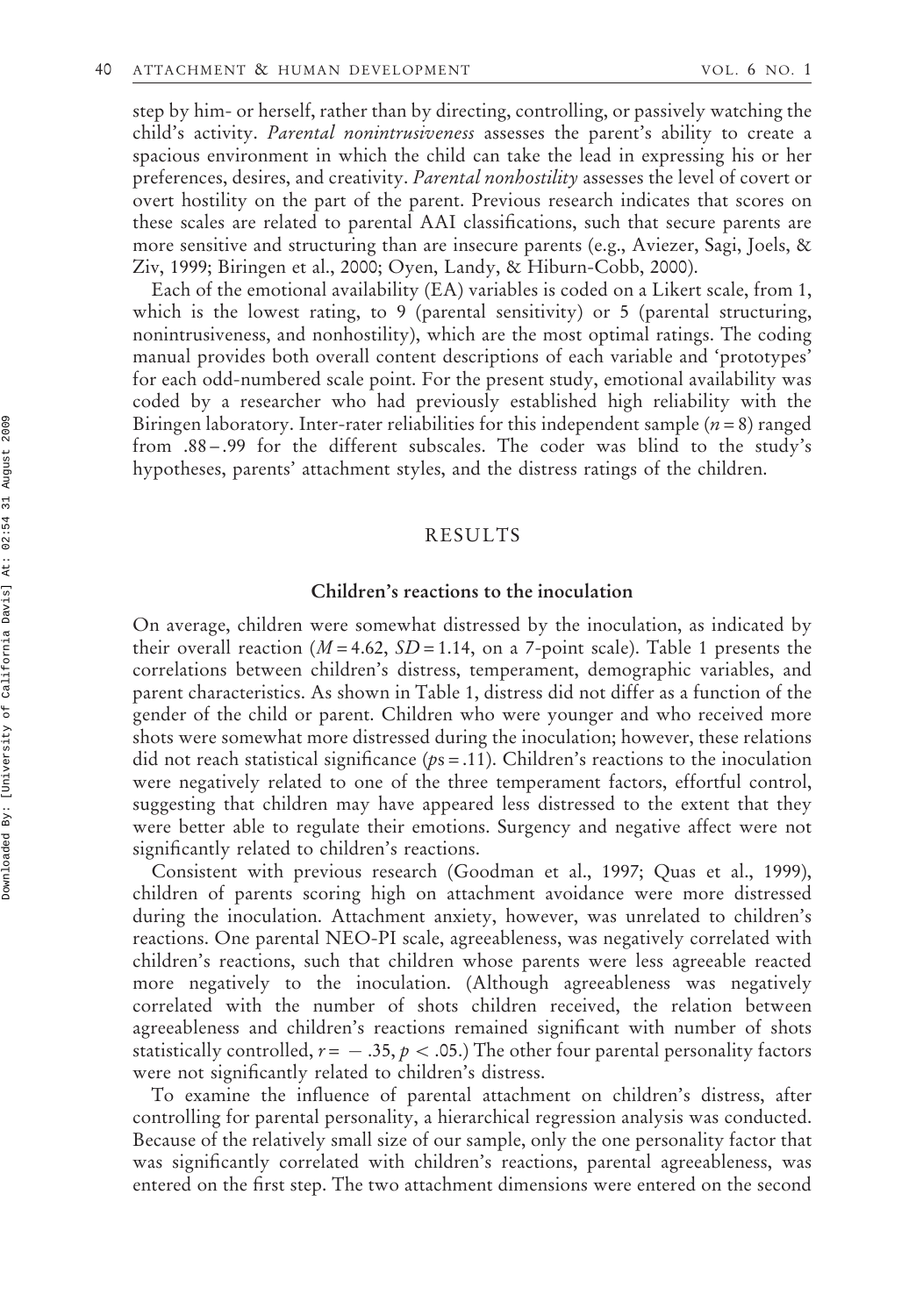|                        | $\mathcal{I}$ | $\overline{2}$ | 3      | $\overline{4}$ | 5       | 6        | 7       | 8      | 9       | 10      | 11     | 12       | 13  | 14     | 15  |
|------------------------|---------------|----------------|--------|----------------|---------|----------|---------|--------|---------|---------|--------|----------|-----|--------|-----|
| Child Variables        |               |                |        |                |         |          |         |        |         |         |        |          |     |        |     |
| $1. \text{Age}$        |               |                |        |                |         |          |         |        |         |         |        |          |     |        |     |
| 2. Gender <sup>a</sup> | .12           |                |        |                |         |          |         |        |         |         |        |          |     |        |     |
| 3. Surgency            | .22           | $.51**$        |        |                |         |          |         |        |         |         |        |          |     |        |     |
| 4. Negative Affect     | $-.26$        | .00            | .11    |                |         |          |         |        |         |         |        |          |     |        |     |
| 5. Effortful Control   | .24           | $-.06$         | .21    | $-.23$         |         |          |         |        |         |         |        |          |     |        |     |
| 6. Number of Shots     | $-.09$        | $-.28$         | .05    | .16            | $-.03$  |          |         |        |         |         |        |          |     |        |     |
| 7. Distress            | $-.26$        | .06            | .00    | .19            | $-.36*$ | .26      |         |        |         |         |        |          |     |        |     |
| Parent Variables       |               |                |        |                |         |          |         |        |         |         |        |          |     |        |     |
| 8. Gender <sup>a</sup> | $-.32*$       | $-.18$         | $-.24$ | .16            | $-.11$  | .05      | $-.04$  |        |         |         |        |          |     |        |     |
| 9. Avoidance           | $-.16$        | .02            | $-.21$ | $-.03$         | $-.11$  | .18      | $.44**$ | .19    |         |         |        |          |     |        |     |
| 10. Anxiety            | $-.17$        | $-.09$         | .01    | .30            | $-.02$  | .29      | .08     | .17    | .30     |         |        |          |     |        |     |
| 11. Responsiveness     | $-.29$        | $-.22$         | .01    | $-.06$         | .22     | $-.01$   | $-.30$  | $-.02$ | $-.19$  | .08     |        |          |     |        |     |
| 12. Neuroticism        | $-.25$        | $-.10$         | $-.12$ | .21            | .06     | .08      | .03     | .25    | .18     | $.44**$ | .15    |          |     |        |     |
| 13. Extraversion       | $-.21$        | .15            | .01    | $-.10$         | .22     | $-.14$   | $-.19$  | .06    | $-.35*$ | $-.05$  | .05    | $-.33*$  |     |        |     |
| 14. Openness           | .05           | .18            | .05    | $-.11$         | .21     | .26      | $-.17$  | .21    | .15     | .16     | .18    | .18      | .13 |        |     |
| 15. Agreeableness      | .14           | .12            | .16    | $-.27$         | .18     | $-.42**$ | $-.40*$ | .15    | $-.26$  | $-.35*$ | .26    | $-.42**$ | .30 | .05    |     |
| 16. Conscientiousness  | .05           | .11            | $-.09$ | $-.17$         | $-.16$  | .07      | $-.27$  | $-.04$ | $-.18$  | $-.05$  | $-.09$ | $-.32*$  | .24 | $-.07$ | .04 |
|                        |               |                |        |                |         |          |         |        |         |         |        |          |     |        |     |

Table 1 Intercorrelations among child and parent variables

*Note. N* = 39; <sup>a</sup>0 = male, 1 = female; \* $p \leq .05$ , \*\* $p < .01$ .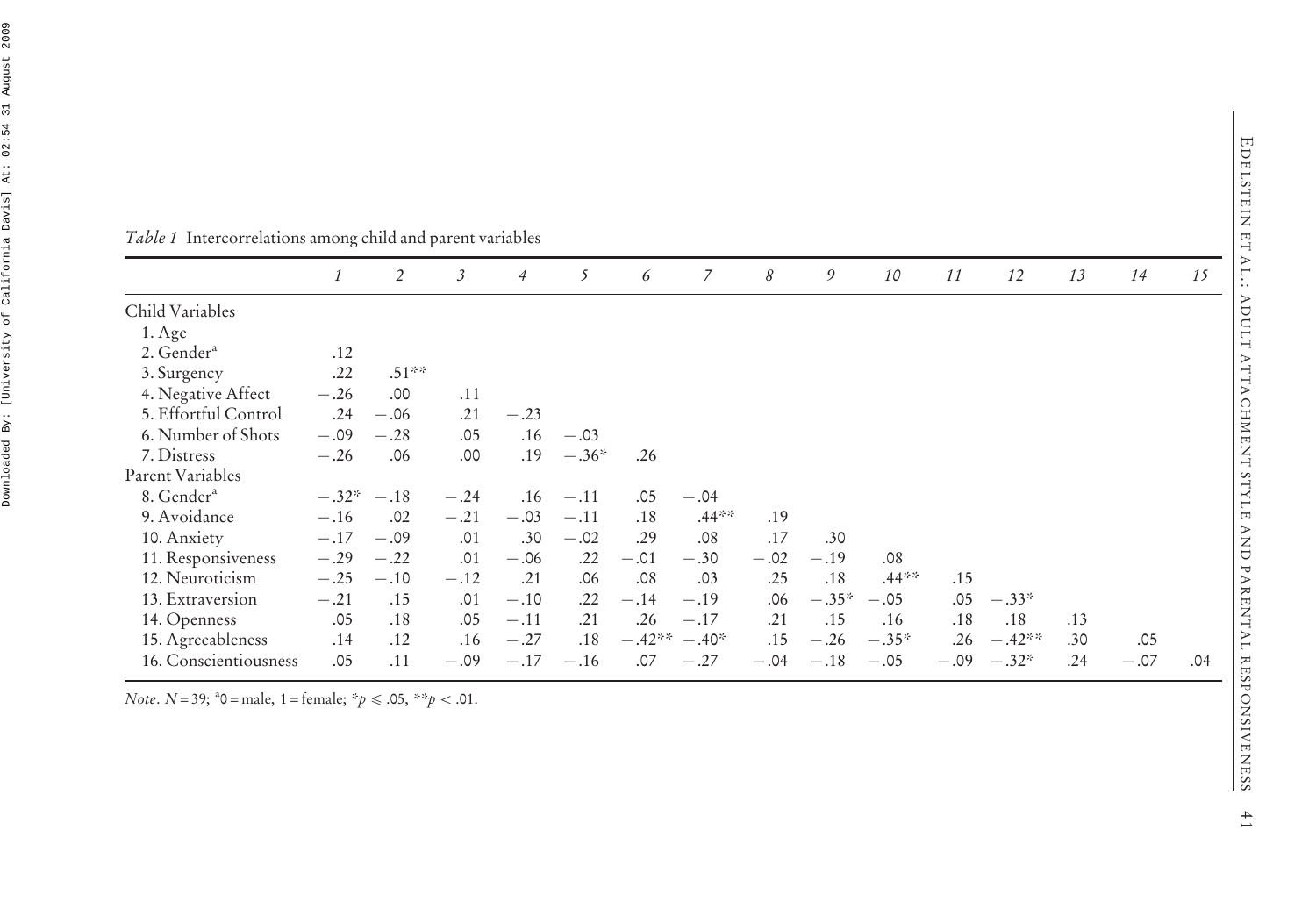step. The overall model was significant,  $F(3, 34) = 4.17$ ,  $p < .01$ , and the addition of the attachment dimensions resulted in a significant increase in the amount of variance explained,  $R^2$  change = .22,  $p < .01$ . Both avoidance,  $\beta = .50$ ,  $p < .01$ , and agreeableness,  $\beta$  = -.31, p < .05, remained significant predictors of children's distress. When agreeableness was replaced with each of the remaining four parental personality variables, only parental avoidance was significantly associated with children's distress.

A second hierarchical regression analysis was conducted to examine the influence of parental attachment on children's distress, after controlling for child temperament. For this analysis, effortful control was entered on the first step, followed by the two attachment dimensions on the second step. Consistent with the previous analysis, the overall model was significant, F  $(3, 34) = 4.47$ ,  $p < .01$ , and the addition of the attachment dimensions resulted in a significant increase in the amount of variance explained,  $R^2$  change = .16,  $p < .05$ . Both parental avoidance,  $\beta = .41$ ,  $p < .05$ , and effortful control,  $\beta = -0.32$ ,  $p < 0.05$ , remained significant predictors of children's distress. When effortful control was replaced with each of the other two temperament variables, only avoidance was significantly associated with children's distress. Thus, the influence of parental avoidance on children's distress was statistically independent of both parental personality and child temperament factors.

#### Parental responsiveness

The mean ratings for the four EA scales were 6.08  $(SD = 1.58)$  for sensitivity (9-point scale); 3.56 ( $SD = 1.02$ ) for structuring (5-point scale); 4.58 ( $SD = .71$ ) for nonintrusiveness (5-point scale); and 4.64 ( $SD = .64$ ) for nonhostility (5-point scale). Scores on the four scales were moderately to highly correlated with one another (rs ranged from .38 to .85, mean  $r = .62$ ); thus, a composite 'parental responsiveness' variable ( $\alpha = .86$ ) was created, based on the standardized scale scores, for use in subsequent analyses.

The correlations between this composite variable and the other parent and child variables are presented in Table 1. Parental responsiveness was marginally related to children's age ( $p < .07$ ), suggesting that parents were somewhat less responsive with older compared to younger children. The correlation between children's distress and parental responsiveness was also marginally significant ( $p < .07$ ), indicating that children who were more distressed had parents who were less responsive. Responsiveness was not significantly related to children's or parents' gender or to the number of shots children received. The two attachment variables, the five NEO personality factors, and the three child temperament factors were not significantly correlated with parental responsiveness.

To test the prediction that highly avoidant parents would be particularly unresponsive when children's distress was high, a hierarchical regression analysis was conducted with parental responsiveness as the dependent variable. Parental avoidance and children's distress were entered as predictors on the first step, followed by the interaction between avoidance and children's distress on the second step. Children's age and parental anxiety were also included on the first step, given their respective relations with children's distress, parental responsiveness, and parental avoidance. The resulting model accounted for 48% of the variance in parental responsiveness (see Table 2). As predicted, the interaction between avoidance and children's distress was significant,  $R^2$  change = .23,  $p < .01$ . When children were distressed, parental avoidance was negatively related to responsiveness (see Figure 1).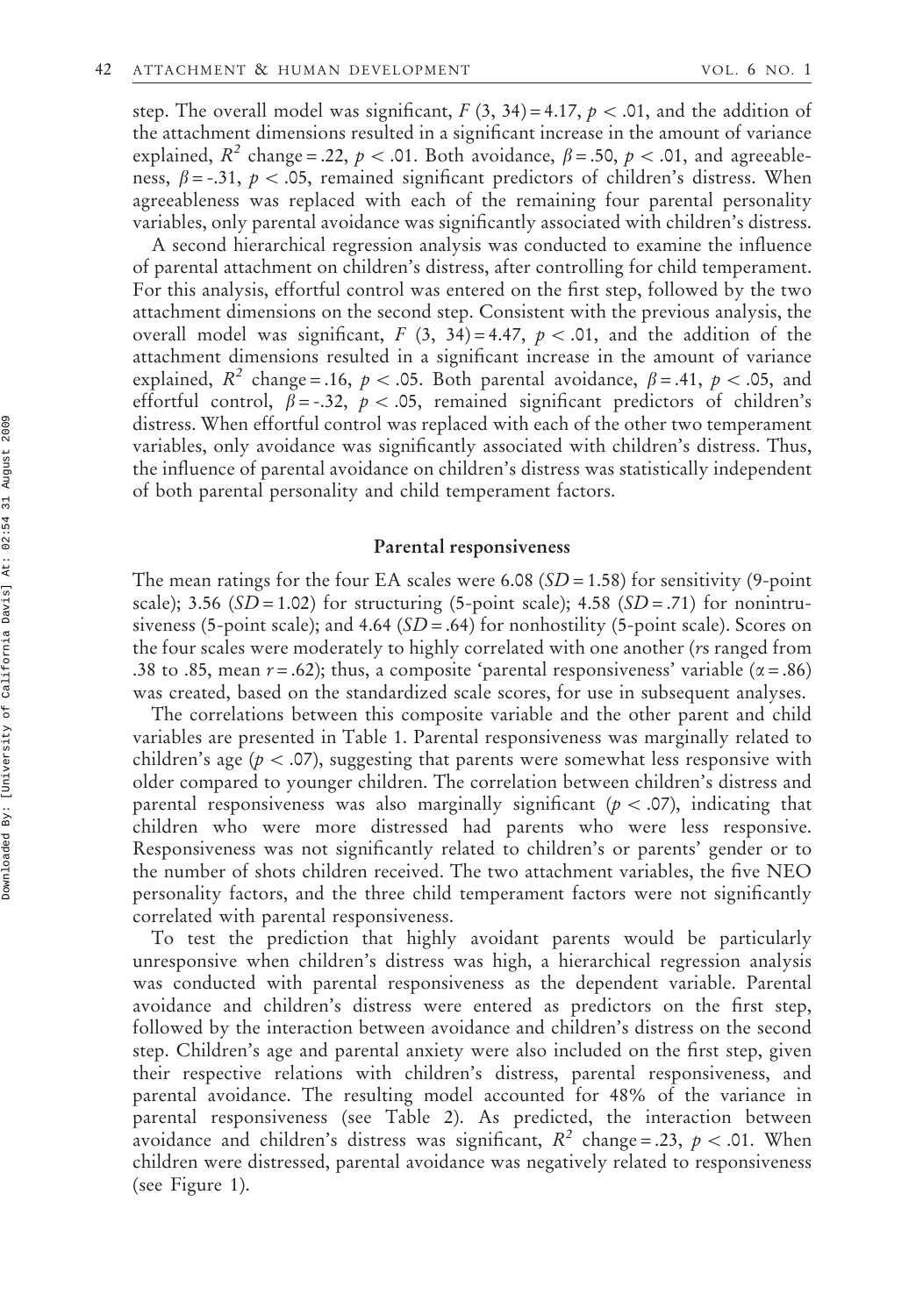In addition, as shown in Table 2, children's age remained a significant predictor of parental responsiveness, such that parents were less responsive toward older children. The main effect of children's distress, however, was nonsignificant.<sup>1</sup>

To examine the influence of the avoidance-by-distress interaction on parental responsiveness, after controlling for parental personality characteristics, a second set of hierarchical regression analyses was conducted. In separate analyses, each of the five parental personality variables was entered on the first step, followed by parental avoidance and anxiety, children's age, and children's distress on the second step. On the third step, the interaction between children's distress and parental avoidance was entered. For all five analyses, the addition of the interaction term yielded a significant  $R^2$  change, ranging from .26 to .31, all ps < .01. None of the personality variables emerged as a significant predictor of parental responsiveness.

Next, an identical series of regression analyses was conducted, replacing the personality variables (on the first step) with one of the three child temperamental factors. The addition of the interaction between parental avoidance and children's



Figure 1 The relation between child's distress and parental responsiveness for parents high and low on avoidance. Lines are plotted for parents one standard deviation above and below the mean of avoidance.

|  |  | <i>Table</i> 2 Regression analysis predicting parental responsiveness |
|--|--|-----------------------------------------------------------------------|
|  |  |                                                                       |

|                             |        | SЕ  |        |           |
|-----------------------------|--------|-----|--------|-----------|
| Parental avoidance          | $-.16$ | .13 | $-.19$ | $-1.27$   |
| Parental anxiety            | $-.07$ | .12 | $-.08$ | $-.57$    |
| Child's age                 | $-.03$ | .01 | $-.38$ | $-2.90**$ |
| Child's distress            | $-.11$ | .13 | $-.13$ | $-.85$    |
| Avoidance $\times$ distress | $-.49$ | .13 | $-.54$ | $-3.82**$ |

Note.  $N = 39$ ;  $F (5, 33) = 6.03$ \*\*,  $R^2 = .48$ ; \* $p < .05$ , \*\* $p < .01$ .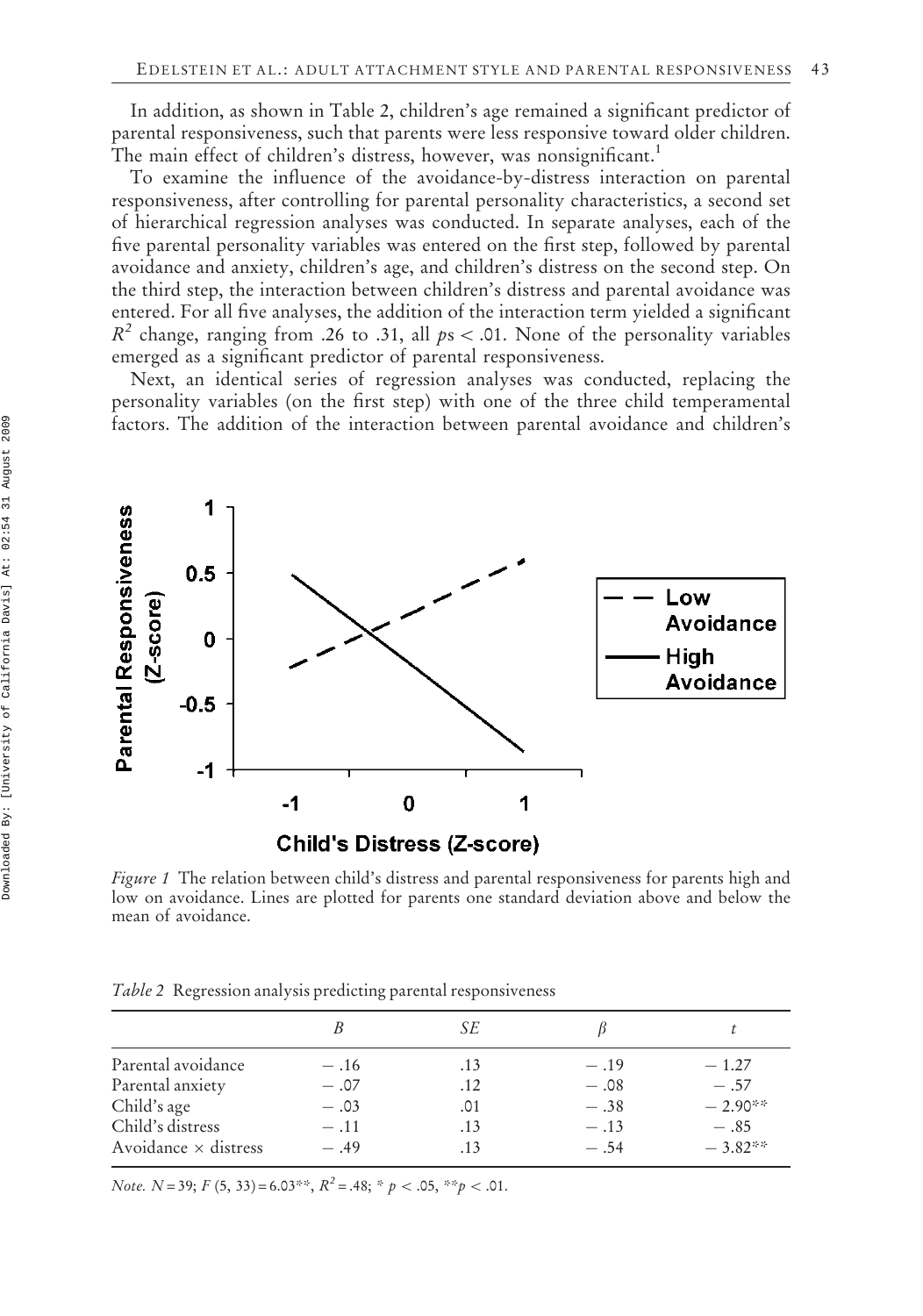distress resulted in a significant increase in the amount of variance explained for all three equations,  $R^2$  change ranged from .22 to .24, all  $ps < .01$ . None of the child temperament factors was a significant predictor of responsiveness. Thus, the influence of parental avoidance and children's distress on parental responsiveness during the inoculation was independent of both parental personality and child temperamental factors.

#### DISCUSSION

In the present study, we investigated the ability of a self-report adult attachment measure to predict both parent and child behaviors in the context of a stressful event, a child's inoculation. We also examined the extent to which the influence of parental attachment style on children's distress and parental behavior was independent of more general parental personality characteristics and of children's temperament.

#### Children's reactions to the inoculation

Consistent with previous research demonstrating that parental attachment insecurity is related to children's reactions to painful medical procedures (e.g., VCUG; Goodman et al., 1997; Quas et al., 1999), we found that children of parents scoring high on avoidance were more upset during the inoculation than were children of less avoidant parents. The influence of parental avoidance on children's distress was independent of more general personality characteristics, although parental agreeableness was negatively related to children's distress. In contrast to previous findings suggesting a link between parental trait anxiety and children's reactions to medical procedures (e.g., Jay et al., 1983), in the present study neither parental attachment anxiety nor neuroticism were related to children's distress.

The relation between children's distress and parental avoidance in this context may reflect a parent's ability (or lack thereof) to serve as an attachment figure. Given the stressful nature of the inoculation, children who perceive that they are unable to rely on their caregiver for support and comfort may be especially likely to become distressed. Further, over time, children of avoidant parents may develop perceptions that stressful situations are beyond their control, with such perceptions being linked with children's distress during medical procedures (e.g., Carpenter, 1992; Goertzel & Goertzel,  $1991$ .<sup>2</sup> An alternative explanation is that insecure parents and their children share common temperamental factors that explain both parental attachment style and children's reactions to the inoculation. Our data do not support this explanation, however: In the present sample, the relation between parental attachment style and children's distress was independent of children's temperament and parents' scores on the 'big five' personality factors.

Of note, our finding that self-reported parental avoidance was associated with increases in children's distress is somewhat inconsistent with findings from the infant attachment literature. Specifically, avoidant infants, whose parents are likely to be classified as avoidant on the AAI (van IJzendoorn, 1995), tend not to display outward manifestations of distress during brief separations from caregivers. Despite their apparent indifference, however, avoidant infants show heightened physiological arousal (indicative of distress) during these separations (Spangler & Grossmann, 1993; Sroufe & Waters, 1977). Thus, based on these findings, children of self-reported avoidant parents might be expected to exhibit less distress during stressful medical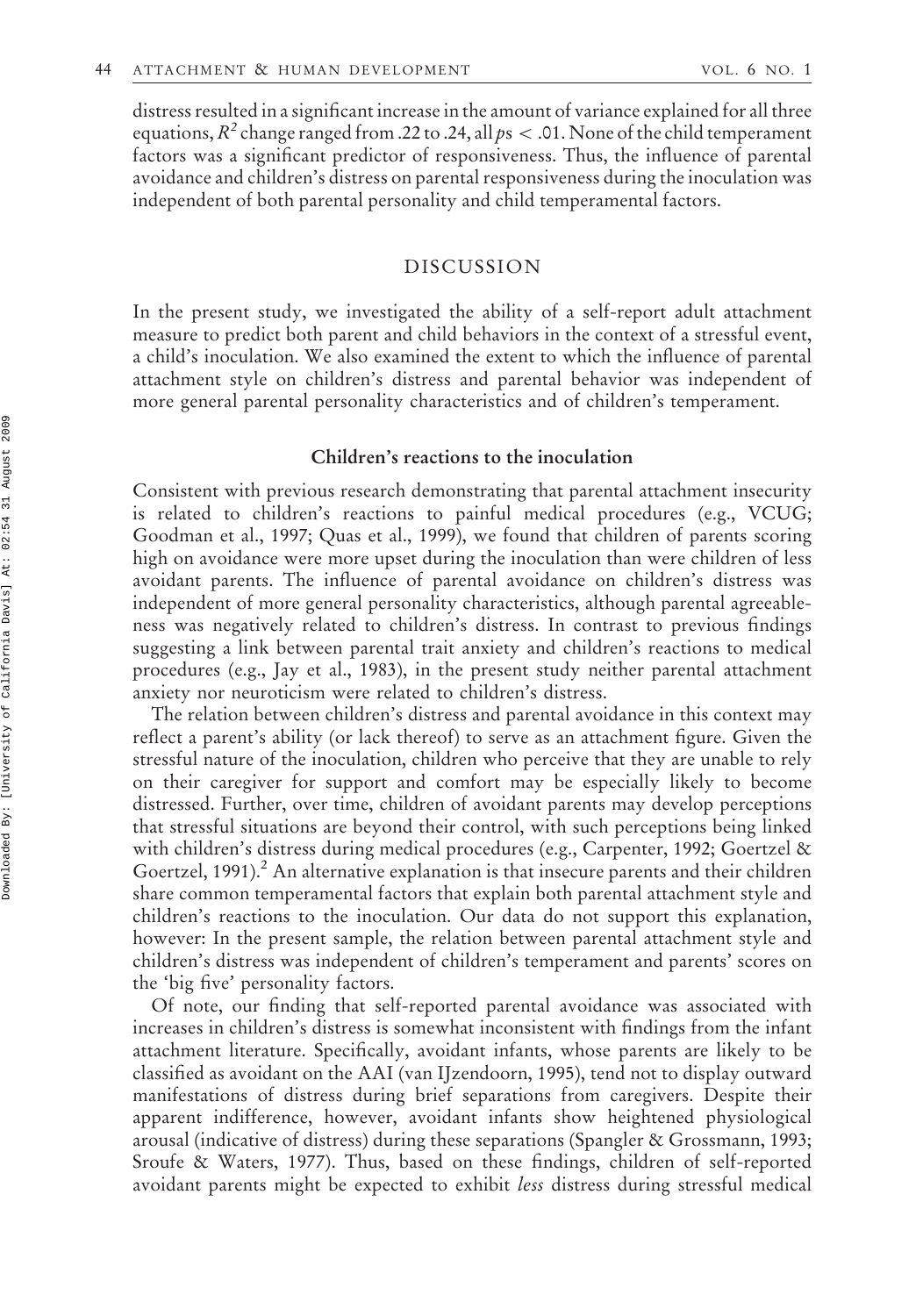procedures compared to children of nonavoidant parents. There are several possible explanations for the discrepancy between our findings and those stemming from research with infants. First, divergent findings may be due to differences in age across the two types of studies (i.e., infants vs. children); however, research with avoidant adults (e.g., Dozier & Kobak, 1992) suggests a pattern of emotion regulation similar to that observed among infants. Second, it is possible that the nature of the attachment-related threat varies across studies, perhaps leading to a breakdown of avoidant defensive strategies during stressful medical procedures (see Berant, Mikulincer, & Florian, 2001). Third, the children of self-reported avoidant parents may not themselves be avoidant. Given the paucity of research linking self-reported attachment styles to children's attachment status, further research is necessary to address this possibility. Finally, it is possible that avoidance as assessed by self-report measures differs from avoidance as assessed by the AAI. This possibility seems unlikely, however, given the consistency in avoidance-related findings across studies using different types of measures (e.g., caregiving behavior; Fraley & Shaver, 1998; Milligan et al., 2003; memory; Dozier & Kobak, 1992; Mikulincer & Orbach, 1995). Further research may thus be warranted to explore the link between parental avoidance and children's distress during medical procedures.

#### Adult attachment style and parental responsiveness

Previous research with adult romantic dyads suggests that the provision of support in attachment-eliciting situations is predicted by an interaction between the caregiver's self-reported avoidant attachment and his or her partner's level of distress (Fraley & Shaver, 1998; Simpson et al., 1992). The primary goal of the present study was to extend this research to the domain of parent–child relationships. Based on the aforementioned research, and on the assumption that general beliefs about close relationships (i.e., not limited to romantic relationships) underlie responses to selfreport attachment measures, we expected that parental supportiveness would be predicted by an interaction between parental avoidance and children's reaction to the inoculation. Our results supported this hypothesis: Parents scoring high on avoidance were less responsive with their children, particularly if their children were distressed. In fact, the influence of adult attachment style was comparable to that reported in similar studies of romantic partners (e.g., Simpson et al. 1992), suggesting that the influence of attachment in this context may be similar across relationships. Additionally, our finding that avoidance was associated with unsupportive behavior mainly when children's stress was high is consistent with observations of mothers of avoidant infants, who are likely to reject or ignore their infants' bids for comfort primarily when the infants are distressed (e.g., Ainsworth et al., 1978; Belsky et al., 1984; Grossmann et al., 1986).

There are several reasons why avoidant parents might be less supportive toward their dependent children when the children are most upset. First, although children's distress is more likely to activate a parent's caregiving system than his or her attachment system, individual differences in these two systems may be closely related (as documented by George & Solomon, 1999, and Kunce & Shaver, 1994). Avoidant caregivers tend to dismiss or devalue their children's attachment needs, often adopting a strategy of providing care 'from a distance' (George & Solomon, 1999). Second, adults with an avoidant attachment style are generally uncomfortable with expressions of emotion, vulnerability, and distress (Feeney & Collins, 2003;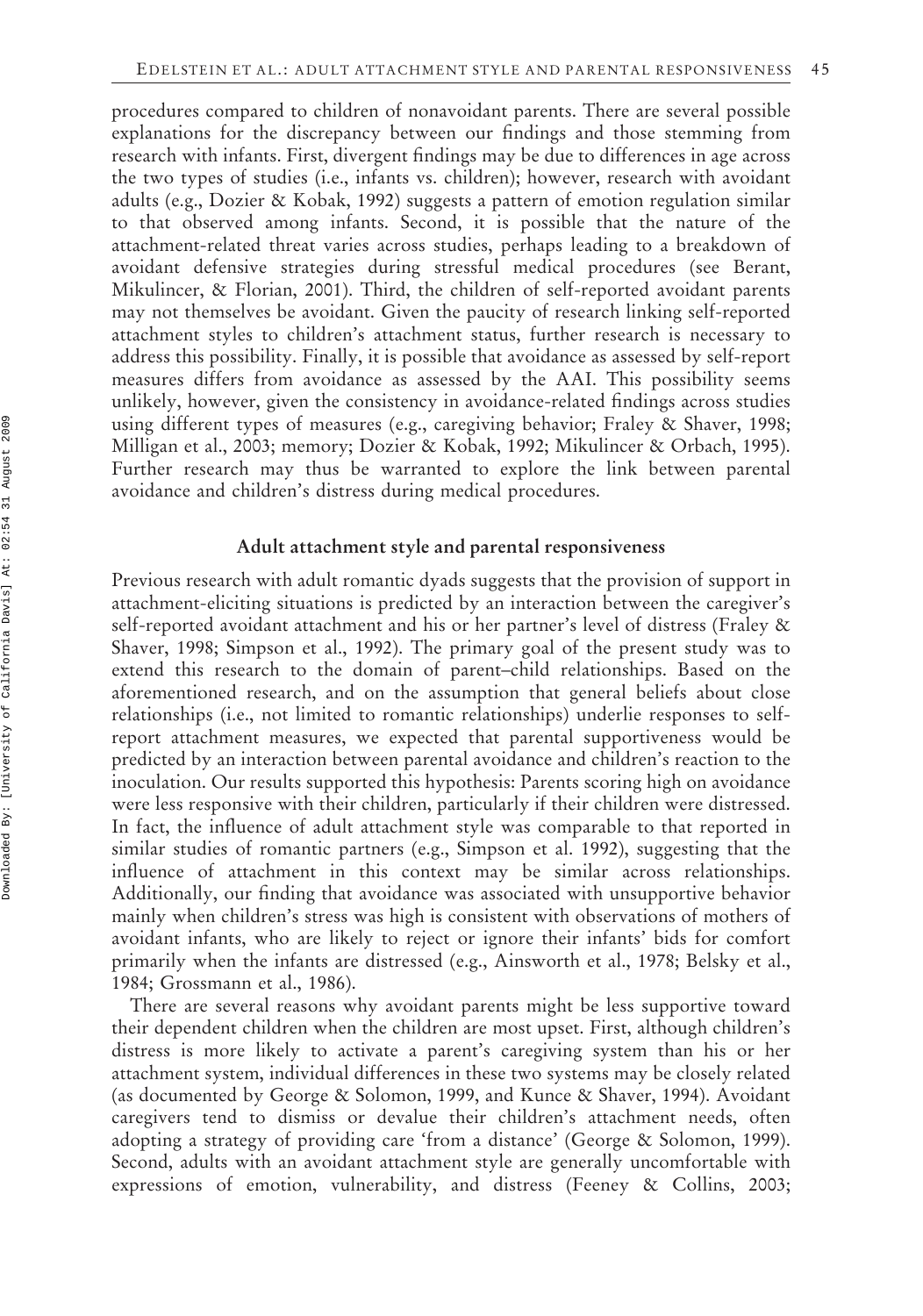Mikulincer & Nachshon, 1991; Zeanah et al., 1993). One way to regulate that discomfort may be to distance oneself from others who are openly expressing distress. Consistent with this proposal, Mikulincer, Florian, and Weller (1993) found that avoidant adults were more likely than secure individuals to distance themselves from others as a coping strategy under stressful conditions. Third, individuals with an avoidant attachment style view themselves as less competent caregivers (e.g., Feeney & Collins, 2003; George & Solomon, 1999; Rholes et al., 1997); their anxiety about parenting may cause them to withdraw from distressed children precisely when parental competence is most urgently needed. Finally, avoidant individuals' discomfort with close physical contact (Fraley, Davis, & Shaver, 1998; Main, 1981) may prevent them from comforting their distressed children.

Results from the present study also indicated that the influence of adult attachment style on parental responsiveness was independent of general parental personality characteristics and of child temperamental factors. Such general characteristics, represented in this study by the Five-Factor Model, may be more relevant to parental behavior in less threatening, more everyday circumstances, whereas adult attachment may be more relevant to behavior under stress and in the context of attachment relationships. Consistent with this suggestion are the findings of Belsky et al. (1995), indicating that neuroticism, extraversion, and agreeableness predicted parental supportiveness in relatively non-threatening home observations. Because parental attachment was not measured by Belsky et al. (1995), and because we did not include a nonstressful event in the present study, the two studies cannot be directly compared. This comparison would be a valuable focus for future research.

Of note, our findings are consistent with research linking emotional availability and adult attachment status as assessed with the AAI (e.g., Biringen et al., 2000; Oyen et al., 2000). Biringen et al. (2000), for instance, found that mothers classified as secure on the AAI were more sensitive and structuring with their children than were mothers classified as insecure. In addition, mothers who scored high on the AAI 'lack of recall' coding scale, which is associated with an avoidant attachment classification (Hesse, 1999), were less sensitive with their children than were mothers with low scores on this scale. Thus, although self-report measures of adult attachment show only modest correspondence with the AAI, our findings are consistent with previous research suggesting that attachment classifications derived from the two types of measures may predict comparable outcomes.

It should also be noted that the relation between parental behavior and children's distress likely reflects a bidirectional process. That is, although our model emphasizes the influence of children's distress on parents' behavior, it is also likely that parental behavior influences children's reactions (e.g., Blount et al., 1989). Although our findings are consistent with previous research suggesting that caregiving behavior is driven, at least in part, by the distress exhibited by a child or relationship partner (e.g., Grossmann et al., 1986; Simpson et al., 1992), the correlational nature of our data precludes definitive interpretations about causality.

#### CONCLUSIONS

In summary, results from the present study suggest that self-report measures of adult attachment may be useful not only in the context of romantic relationships, but in that of parent–child relationships as well. Our findings are consistent both with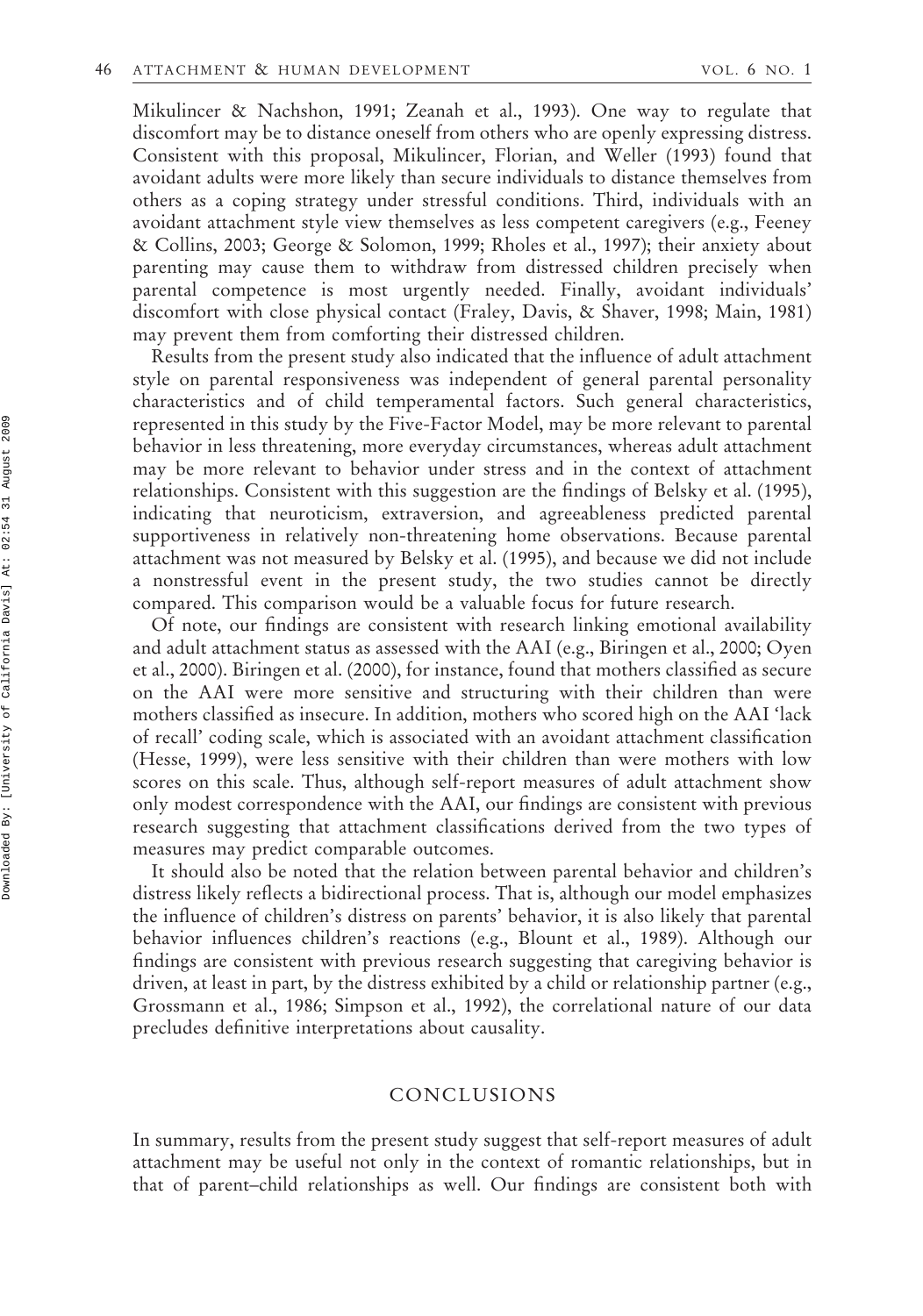studies of romantic dyads in attachment-activating situations and with developmental studies of infant-mother attachment. Thus, the influence of self-reported attachment style on caregiving behavior may be similar across relationships and to that of other measures of attachment.

Moreover, that attachment measured in the context of *romantic* relationships is related to attachment behavior in the context of *parent–child* relationships suggests that individuals may have similar internal working models, and hold similar beliefs about attachment, across relationship domains. For instance, we found that parents who reported difficulty being depended upon by relationship partners (i.e., parents scoring high on avoidance) were observed to have an apparently similar difficulty being depended upon by their children during an inoculation. The source of this similarity may be an individual's comfort with serving as an attachment figure.

Finally, given that the measure used in this study was designed specifically to assess adult romantic attachment, self-report measures designed with parent – child relationships in mind may prove even more useful in the prediction of parental behavior. Thus, further research should explore the extent to which self-report measures could be used to study parent–child attachment relationships. Equally important would be an examination of the relative contributions of different types of adult attachment measures, given that different measures may better assess different components of attachment behavior and relationships.

#### NOTES

- 1 We also examined whether the relation between parental avoidance and responsiveness was mediated (as opposed to moderated) by children's distress; it was not, Sobel test zvalue =  $-1.35, p = .18$ .
- 2 Note that, in the present study, parental responsiveness did not mediate the relation between parental avoidance and children's distress, Sobel test z-value = .93,  $p = .35$ . It is possible that this relation reflects a history of interactions that was not captured by our behavioral observation of a single event.

#### **REFERENCES**

- Ahadi, S. A., Rothbart, M. K., & Ye, R. (1993). Children's temperament in the US and China: Similarities and differences. European Journal of Personality, 7, 359 – 377.
- Ainsworth, M. D. S., Blehar, M. C., Waters, E., & Wall, S. (1978). Patterns of attachment: A psychological study of the strange situation. Hillsdale, NJ: Erlbaum.
- Alexander, K. W., Goodman, G. S., Schaaf, J. M., Edelstein, R. S., Quas, J. A., & Shaver, P. R. (2002). Children's memory and suggestibility: Relations with attachment and cognitive inhibition. Journal of Experimental Child Psychology, 83, 262 – 290.
- Aviezer, O., Sagi, A., Joels, T., & Ziv, Y. (1999). Emotional availability and attachment representations in kibbutz infants and their mothers. Developmental Psychology, 35, 811 – 821.
- Bartholomew, K., & Horowitz, L. M. (1991). Attachment styles among young adults: A test of a four-category model. Journal of Personality and Social Psychology, 61, 226 – 244.
- Bartholomew, K., & Shaver, P. R. (1998). Methods of assessing adult attachment: Do they converge? In J. A. Simpson & W. S. Rholes (Eds), Attachment theory and close relationships (pp. 25 – 45). New York: Guilford Press.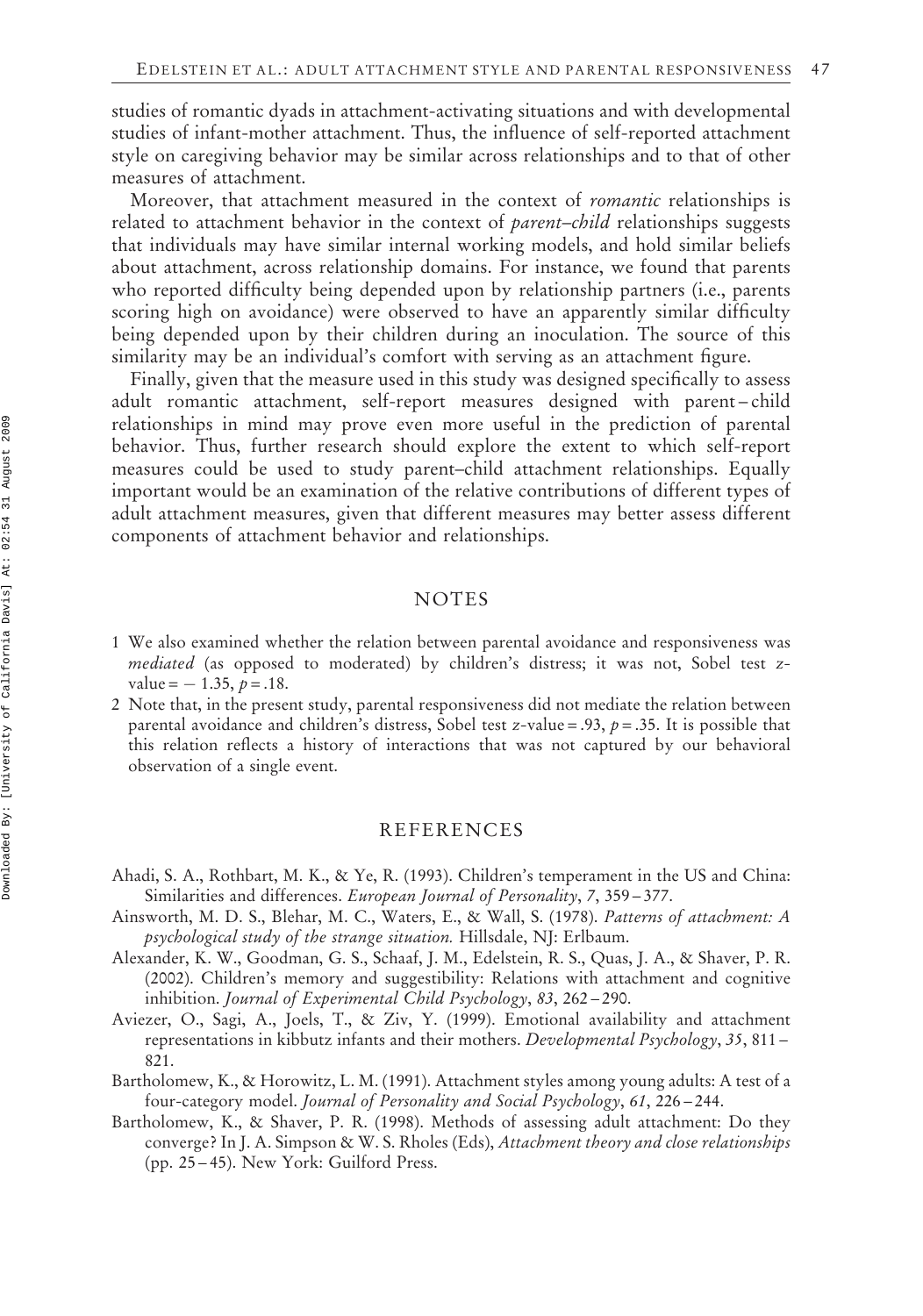- Belsky, J., Crnic, K., & Woodworth, S. (1995). Personality and parenting: Exploring the mediating role of transient mood and daily hassles. Journal of Personality, 63, 905 – 929.
- Belsky, J., Rovine, M., & Taylor, D. G. (1984). The Pennsylvania Infant and Family Development Project: II. The origins of individual differences in infant-mother attachment: Maternal and infant contributions. Child Development, 55, 718 – 728.
- Benoit, D., & Parker, K. C. (1994). Stability and transmission of attachment across three generations. Child Development, 65, 1444 – 1456.
- Berant, E., Mikulincer, M., & Florian, V. (2001). Attachment style and mental health: A 1-year follow-up study of mothers of infants with Congenital Heart Disease. Personality and Social Psychology Bulletin, 27, 956 – 968.
- Biringen, Z., Brown, D., Donaldson, L., Green, S., Krcmarik, S., & Lovas, G. (2000). Adult Attachment Interview: Linkages with dimensions of emotional availability for mothers and their pre-kindergarteners. Attachment and Human Development, 2, 188 – 202.
- Biringen, Z., Robinson, J. L., & Emde, R. N. (1998). The Emotional Availability Scales, 3rd Edition. Unpublished coding manual, Department of Human Development and Family Studies, Colorado State University.
- Blount, R. L., Corbin, S. M., Sturges, J. W., Wolfe, V. V., Prater, J. M., & James, L. D. (1989). The relationship between adults' behavior and child coping and distress during BMA/LP procedures: A sequential analysis. Behavior Therapy, 20, 585 – 601.
- Blount, R., Davis, N., Powers, S., & Roberts, M. (1991). The influence of environmental factors and coping style on children's coping and distress. Clinical Psychology Review, 11, 93 – 116.
- Bowlby, J. (1969). Attachment and loss. Vol. I. Attachment. New York: Basic Books.
- Bowlby, J. (1973). Attachment and loss. Vol. II. Separation: Anxiety and anger. New York: Basic Books.
- Brennan, K. A., Clark, C. L., & Shaver, P. R. (1998). Self-report measurement of adult attachment: An integrative overview. In J. A. Simpson & W. S. Rholes (Eds), Attachment theory and close relationships (pp. 46 – 76). New York: Guilford Press.
- Carpenter, P. (1992). Perceived control as a predictor of distress in children undergoing invasive medical procedures. Journal of Pediatric Psychology, 17, 757 – 773.
- Cassidy, J. (2000). Adult romantic attachments: A developmental perspective on individual differences. Review of General Psychology, 4, 111 – 131.
- Clark, L. A., Kochanska, G., & Ready, R. (2000). Mothers' personality and its interaction with child temperament as predictors of parenting behavior. Journal of Personality and Social Psychology, 79, 274 – 285.
- Cohen, L. L., Blount, R. L., & Panopoulos, G. (1997). Nurse coaching and cartoon distraction: An effective and practical intervention to reduce child, parent, and nurse distress during immunizations. Journal of Pediatric Psychology, 22, 355 – 370.
- Cohen, L. L., Manimala, R., & Blount, R. L. (2000). Easier said than done: What parents say they do and what they do during children's immunizations. Children's Health Care, 29, 79 – 86.
- Cohn, D. A., Cowan, C. P., Cowan, P. A., & Pearson, J. A. (1992). Mothers' and fathers' working models of childhood attachment relationships, parenting styles, and child behavior. Development and Psychopathology, 4, 417 – 431.
- Cohn, D. A., Silver, D. H., Cowan, C. P., Cowan, P. A., & Pearson, J. A. (1992). Working models of childhood attachment and couple relationships. Journal of Family Issues, 13,  $432 - 449.$
- Costa, P. T., & McCrae, R. R. (1992). Revised NEO Personality Inventory (NEO PI-R) professional manual. Odessa, FL: Psychological Assessment Resources.
- Crowell, J. A., & Feldman, S. S. (1988). Mothers' internal models of relationships and children's behavioral and developmental status: A study of mother-child interaction. Child Development, 59, 1273 – 1285.
- Crowell, J. A., & Treboux, D. (1995). A review of adult attachment measures: Implications for theory and research. Social Development, 4, 294 – 327.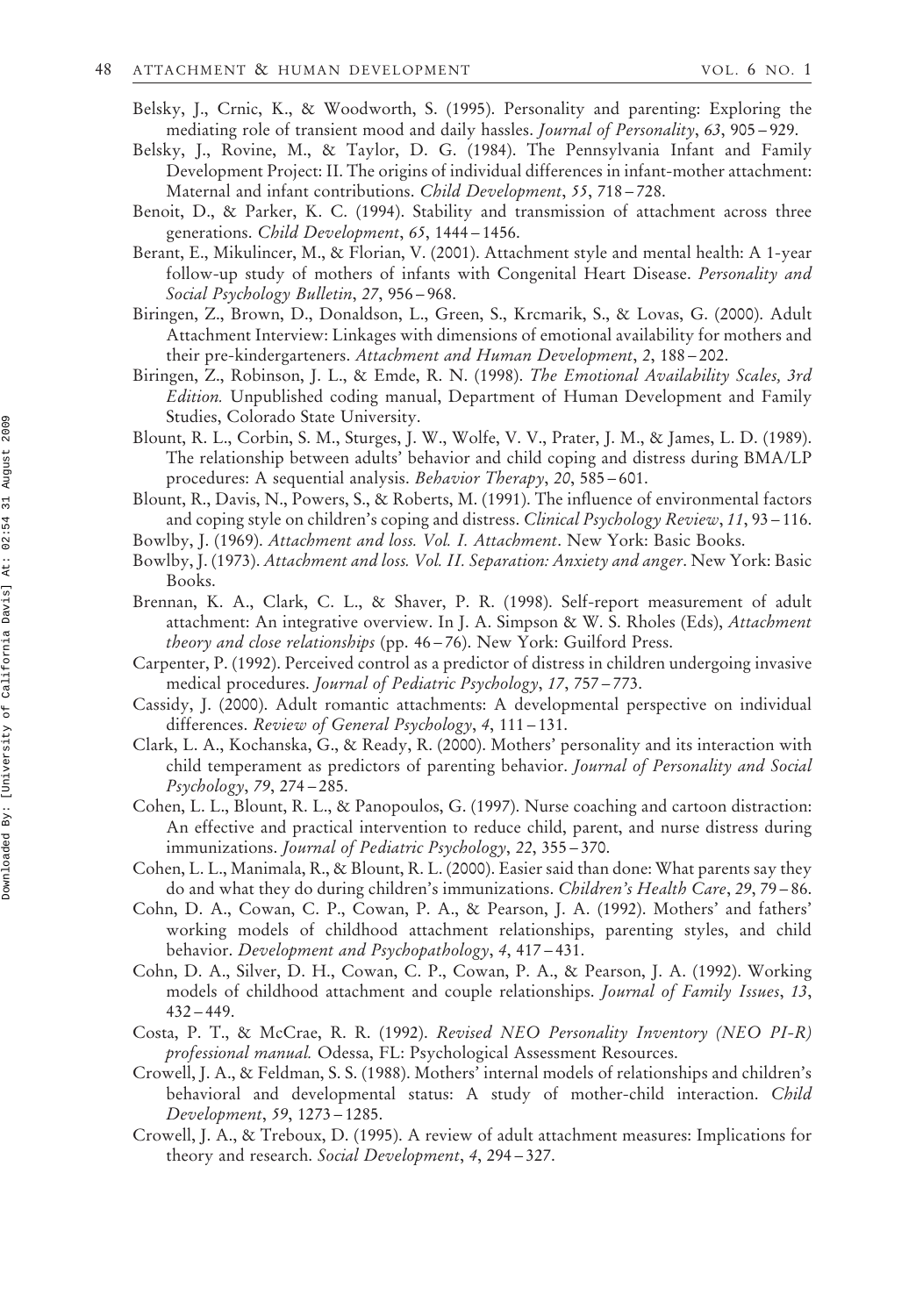- Crowell, J. A., Fraley, R. C., & Shaver, P. R. (1999). Measurement of individual differences in adolescent and adult attachment. In J. Cassidy & P. R. Shaver (Eds), Handbook of attachment: Theory, research, and clinical applications (pp. 434 – 465). New York: Guilford Press.
- Crowell, J. A., Treboux, D., & Waters, E. (1999). The Adult Attachment Interview and the Relationship Questionnaire: Relations to reports of mothers and partners. Personal  $Relationships, 6, 1-18.$
- De Wolff, M. S., & van IJzendoorn, M. H. (1997). Sensitivity and attachment: A meta-analysis on parental antecedents of infant attachment. Child Development, 68, 571 – 591.
- Doctoroff, S. (1996). Parents' support of infants' object play: A review of the literature. Infant-Toddler Intervention, 6, 153 – 166.
- Donzella, B., Gunnar, M. R., Krueger, W. K., & Alwin, J. (2000). Cortisol and vagal tone responses to competitive challenge in preschoolers: Associations with temperament. Developmental Psychobiology, 37, 209 – 220.
- Dozier, M., & Kobak, R. R. (1992). Psychophysiology in attachment interviews: Converging evidence for deactivating strategies. Child Development, 63, 1473 – 1480.
- Dozier, M., Stovall, K. C., & Albus, K. E. (1999). Attachment and psychopathology in adulthood. In J. Cassidy & P. R. Shaver (Eds), *Handbook of attachment: Theory, research*, and clinical applications (pp. 497 – 519). New York: Guilford Press.
- Edelstein, R. S., & Shaver, P. R. (2004). Avoidant attachment: Exploration of an oxymoron. In D. Mashek & A. Aron (Eds), *Handbook of closeness and intimacy*. (pp. 397–412). Mahwah, NJ: Lawrence Earlbaum Associates.
- Feeney, B. C., & Collins, N. L. (2001). Predictors of caregiving in adult intimate relationships: An attachment theoretical perspective. Journal of Personality and Social Psychology, 80, 972 – 994.
- Feeney, B. C., & Collins, N. L. (2003). Motivations for caregiving in adult intimate relationships: Influences on caregiving behavior and relationship functioning. Personality and Social Psychology Bulletin, 29, 950-968.
- Feeney, J. A. (1999). Adult romantic attachment and couple relationships. In J. Cassidy & P. R. Shaver (Eds), Handbook of attachment: Theory, research, and clinical applications (pp. 355 – 377). New York: Guilford Press.
- Feeney, J. A., & Noller, P. (1992). Attachment style and romantic love: Relationship dissolution. Australian Journal of Psychology, 44, 69 – 74.
- Fraley, R. C., & Shaver, P. R. (1997). Adult attachment and the suppression of unwanted thoughts. Journal of Personality and Social Psychology, 73, 1080 – 1091.
- Fraley, R. C., & Shaver, P. R. (1998). Airport separations: A naturalistic study of adult attachment dynamics in separating couples. Journal of Personality and Social Psychology, 75, 1198 – 1212.
- Fraley, R. C., & Waller, N. G. (1998). Adult attachment patterns: A test of the typological model. In J. A. Simpson & W. S. Rholes (Eds), Attachment theory and close relationships (pp. 77 – 114). New York: Guilford Press.
- Fraley, R. C., Davis, K. E., & Shaver, P. R. (1998). Dismissing avoidance and the defensive organization of emotion, cognition, and behavior. In J. A. Simpson & W. S. Rholes (Eds), Attachment theory and close relationships (pp. 249 – 279). New York: Guilford Press.
- Fraley, R. C., Garner, J. P., & Shaver, P. R. (2000). Adult attachment and the defensive regulation of attention and memory: Examining the role of preemptive and postemptive defensive processes. Journal of Personality and Social Psychology, 79, 816-826.
- George, C., & Solomon, J. (1999). Attachment and caregiving: The attachment behavioral system. In J. Cassidy & P. R. Shaver (Eds), Handbook of attachment: Theory, research, and clinical applications (pp. 649 – 670). New York: Guilford Press.
- George, C., & West, M. (1999). Developmental vs. social personality models of adult attachment and mental ill health. British Journal of Medical Psychology, 72, 285 – 303.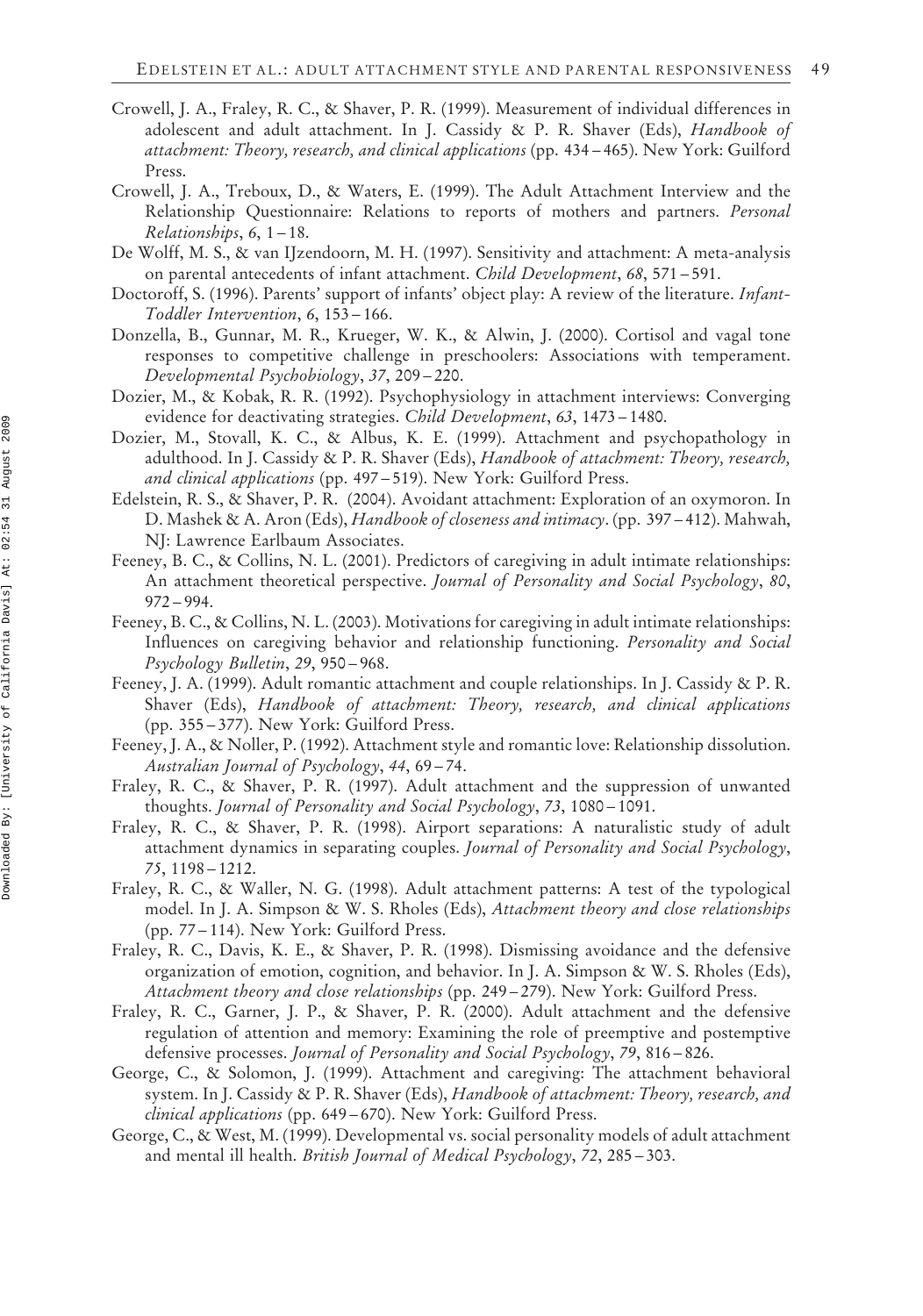- George, C., Kaplan, N., & Main, M. (1984). Adult Attachment Interview. Unpublished manuscript, University of California, Berkeley.
- Goertzel, L., & Goertzel, T. (1991). Health locus of control, self-concept, and anxiety in pediatric cancer patients. Psychological Reports, 68, 531 – 540.
- Goldberg, S., Grusec, J. E., & Jenkins, J. M. (1999). Confidence in protection: Arguments for a narrow definition of attachment. Journal of Family Psychology, 13, 475-483.
- Goldberg, S., MacKay-Soronko, S., & Rochester, M. (1994). Affect, attachment, and maternal responsiveness. Infant Behavior and Development, 17, 335 – 339.
- Gonzalez, J. C., Routh, D. K., & Armstrong, F. D. (1993). Effects of maternal distraction versus reassurance on children's reactions to injections. Journal of Pediatric Psychology, 18, 593 – 604.
- Goodman, G. S., Hirschman, J. E., Hepps, D., & Rudy, L. (1991). Children's memory for stressful events. Merrill-Palmer Quarterly, 37, 109 – 157.
- Goodman, G. S., Quas, J. A., Batterman-Faunce, J. M., Riddlesberger, M. M., & Kuhn, J. (1997). Children's reactions to and memory for a stressful event: Influences of age, anatomical dolls, knowledge, and parental attachment. Applied Developmental Science, 1, 54 – 75.
- Griffin, D., & Bartholomew, K. (1994). Models of the self and other: Fundamental dimensions underlying measures of adult attachment. *Journal of Personality and Social Psychology*, 67, 430 – 445.
- Grossmann, K. E., Grossmann, K., & Schwan, A. (1986). Capturing the wider view of attachment: A reanalysis of Ainsworth's strange situation. In C. E. Izard & P. B. Read (Eds), Measuring emotions in infants and children (Vol. 2, pp. 124 – 171). New York: Cambridge University Press.
- Hazan, C., & Shaver, P.R. (1987). Romantic love conceptualized as an attachment process. Journal of Personality and Social Psychology, 59, 511 – 524.
- Hesse, E. (1999). The adult attachment interview: Historical and current perspectives. In J. Cassidy & P. R. Shaver (Eds), Handbook of attachment: Theory, research, and clinical applications (pp. 395 – 433). New York: Guilford Press.
- Jacobsen, P. B., Manne, S. L., Gorfinkle, K., Schorr, O., Rapkin, B., & Redd, W. H. (1990). Analysis of child and parent behavior during painful medical procedures. Health Psychology, 9, 559 – 576.
- Jay, S. M. (1988). Invasive medical procedures: Psychological intervention and assessment. In D. K. Routh (Ed), *Handbook of pediatric psychology* (pp. 401–425). New York: Guilford Press.
- Jay, S. M., Ozolins, M., Elliott, C. H., & Caldwell, S. (1983). Assessment of children's distress during painful medical procedures. Health Psychology, 2, 133 – 147.
- Katz, E. R., Kellerman, J., & Siegel, S. E. (1980). Behavioral distress in children with cancer undergoing medical procedures: Developmental considerations. Journal of Consulting and Clinical Psychology, 49, 470 – 471.
- Kobak, R. R., & Sceery, A. (1988). Attachment in late adolescence: Working models, affect regulation, and representations of self and others. Child Development, 59, 135 – 146.
- Kochanska, G., Clark, L. A., & Goldman, M. S. (1997). Implications of mothers' personality for their parenting and their young children's developmental outcomes. Journal of Personality, 65, 387 – 420.
- Kunce, L. J., & Shaver, P. R. (1994). An attachment-theoretical approach to caregiving in romantic relationships. In K. Bartholomew & D. Perlman (Eds), Advances in personal relationships (Vol. 5, pp. 205 – 237). London, England: Kingsley.
- Main, M. (1981). Avoidance in the service of attachment: A working paper. In K. Immelmann, G. Barlow, L. Petrinovitch, & M. Main (Eds), Behavioral development: The Bielefeld interdisciplinary project (pp. 651 – 693). New York: Cambridge University Press.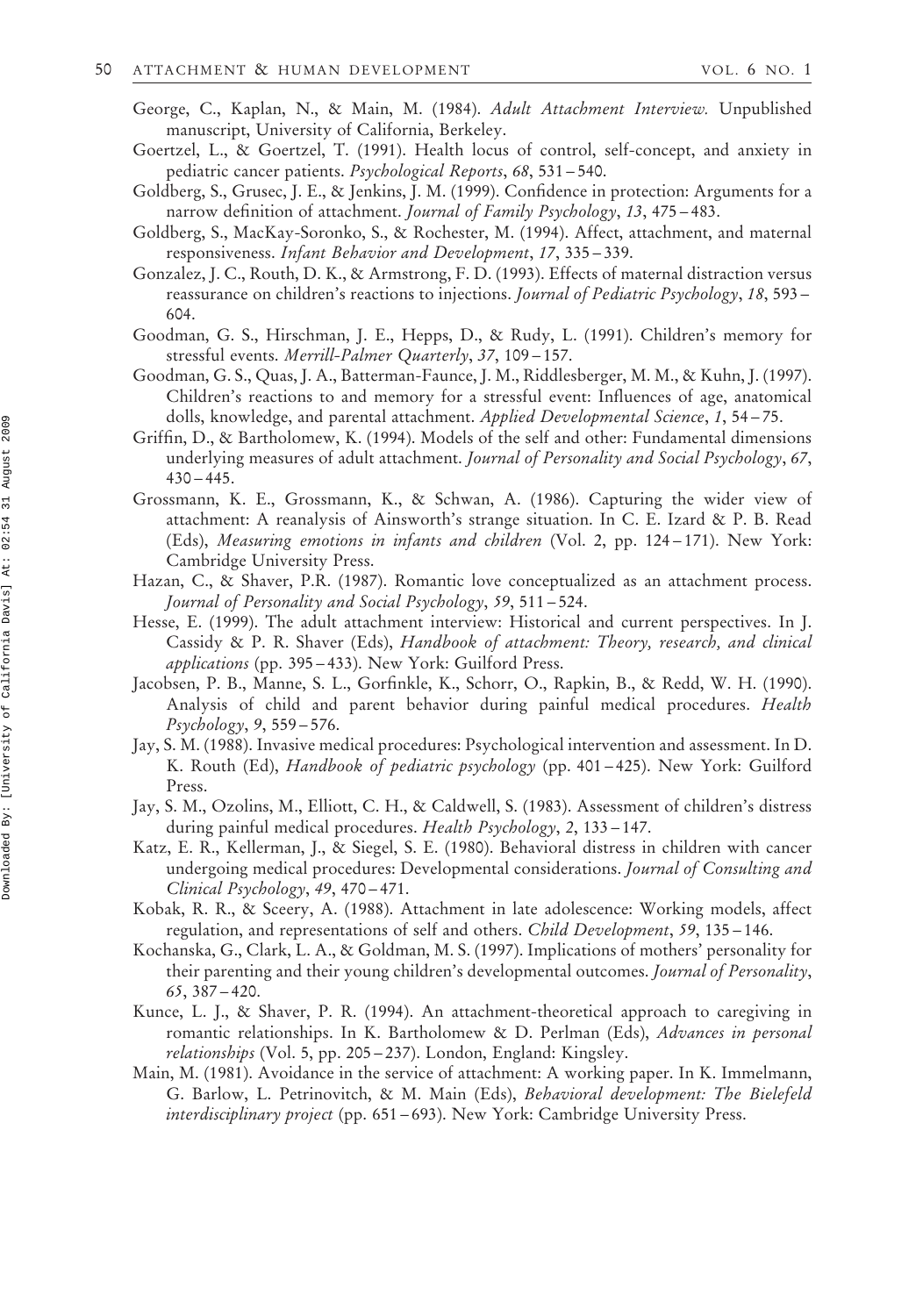- Main, M., Kaplan, N., & Cassidy, J. (1985). Security in infancy, childhood, and adulthood: A move to the level of representation. In I. Bretherton  $\&E$ . Waters (Eds), Growing points in attachment theory and research. Monographs of the Society for Research in Child *Development, 50*  $(1 – 2, Serial No. 209), 66 – 104.$
- Manne, S., Bakeman, R., Jacobsen, P., Gorfinkle, K., Bernstein, D., & Redd, W. (1992). Adultchild interaction during invasive medical procedures. Health Psychology, 11, 241 – 249.
- McCrae, R. R., & Costa, P. T. (1999). A five-factor theory of personality. In L. A. Pervin & O. P. John (Eds), *Handbook of personality: Theory and research* (2nd ed., pp. 139–153). New York: Guilford Press.
- Mikulincer, M., & Nachshon, O. (1991). Attachment styles and patterns of self-disclosure. Journal of Personality and Social Psychology, 61, 321 – 331.
- Mikulincer, M., & Orbach, I. (1995). Attachment styles and repressive defensiveness: The accessibility and architecture of affective memories. Journal of Personality and Social Psychology, 68, 917 – 925.
- Mikulincer, M., Birnbaum, G., Woddis, D., & Nachmias, O. (2000). Stress and accessibility of proximity-related thoughts: Exploring the normative and intraindividual components of attachment theory. Journal of Personality and Social Psychology, 78, 509 – 523.
- Mikulincer, M., Florian, V., & Weller, A. (1993). Attachment styles, coping strategies, and posttraumatic psychological distress: The impact of the Gulf War in Israel. Journal of Personality and Social Psychology, 68, 817 – 826.
- Mikulincer, M., Gillath, O., & Shaver, P. R. (2002). Activation of the attachment system in adulthood: Threat-related primes increase the accessibility of mental representations of attachment figures. Journal of Personality and Social Psychology, 83, 881 – 895.
- Milligan, K., Atkinson, L., Trehub, S. E., Benoit, D., & Poulton, L. (2003). Maternal attachment and the communication of emotion through song. Infant Behavior and Development, 26,  $1 - 13$ .
- Oyen, A., Landy, S., & Hiburn-Cobb, C. (2000). Maternal attachment and sensitivity in an atrisk sample. Attachment and Human Development, 2, 203 – 217.
- Putnam, S. P., Samson, A. V., & Rothbart, M. K. (2002). Child temperament and parenting. In M. H. Bornstein (Ed), Handbook of parenting: Vol. 1: Children and parenting (2nd ed), (pp. 255 – 277). Mahwah, NJ: Lawrence Erlbaum Associates.
- Quas, J. A., Goodman, G. S., Bidrose, S., Pipe, M., Craw, S., & Ablin, D. S. (1999). Emotion and memory: Children's long-term remembering, forgetting, and suggestibility. *Journal of* Experimental Child Psychology, 72, 235 – 270.
- Raval, V., Goldberg. S., Atkinson, L., Benoit, D., Myhal, N., Poulton, L., & Zwiers, M. (2001). Maternal attachment, maternal responsiveness, and infant attachment. *Infant Behavior and* Development, 24, 281 – 304.
- Rholes, W. S., Simpson, J. A., & Blakely, B. S. (1995). Adult attachment styles and mothers' relationships with their young children. Personal Relationships, 2, 35 – 54.
- Rholes, W. S., Simpson, J. A., Blakely, B. S., Lanigan, L., & Allen, E. A. (1997). Adult attachment styles, the desire to have children, and working models of parenthood. Journal of Personality,  $65$ ,  $357 - 385$ .
- Rudolph, K. D., Dennig, M. D., & Weisz, J. R. (1995). Determinants and consequences of children's coping in the medical setting: Conceptualization, review, and critique. Psychological Bulletin, 118, 328 – 357.
- Shaver, P. R., & Brennan, K. A. (1992). Attachment styles and the ''Big Five'' personality traits: Their connections with each other and with romantic relationship outcomes. *Personality* and Social Psychology Bulletin, 18, 536 – 545.
- Shaver, P. R., Belsky, J., & Brennan, K. A. (2000). The adult attachment interview and selfreports of romantic attachment: Associations across domains and methods. Personal Relationships, 7, 25 – 43.
- Shaver, P. R., & Mikulincer, M. (2002). Attachment-related psychodynamics. Attachment and Human Development, 4, 133 – 161.